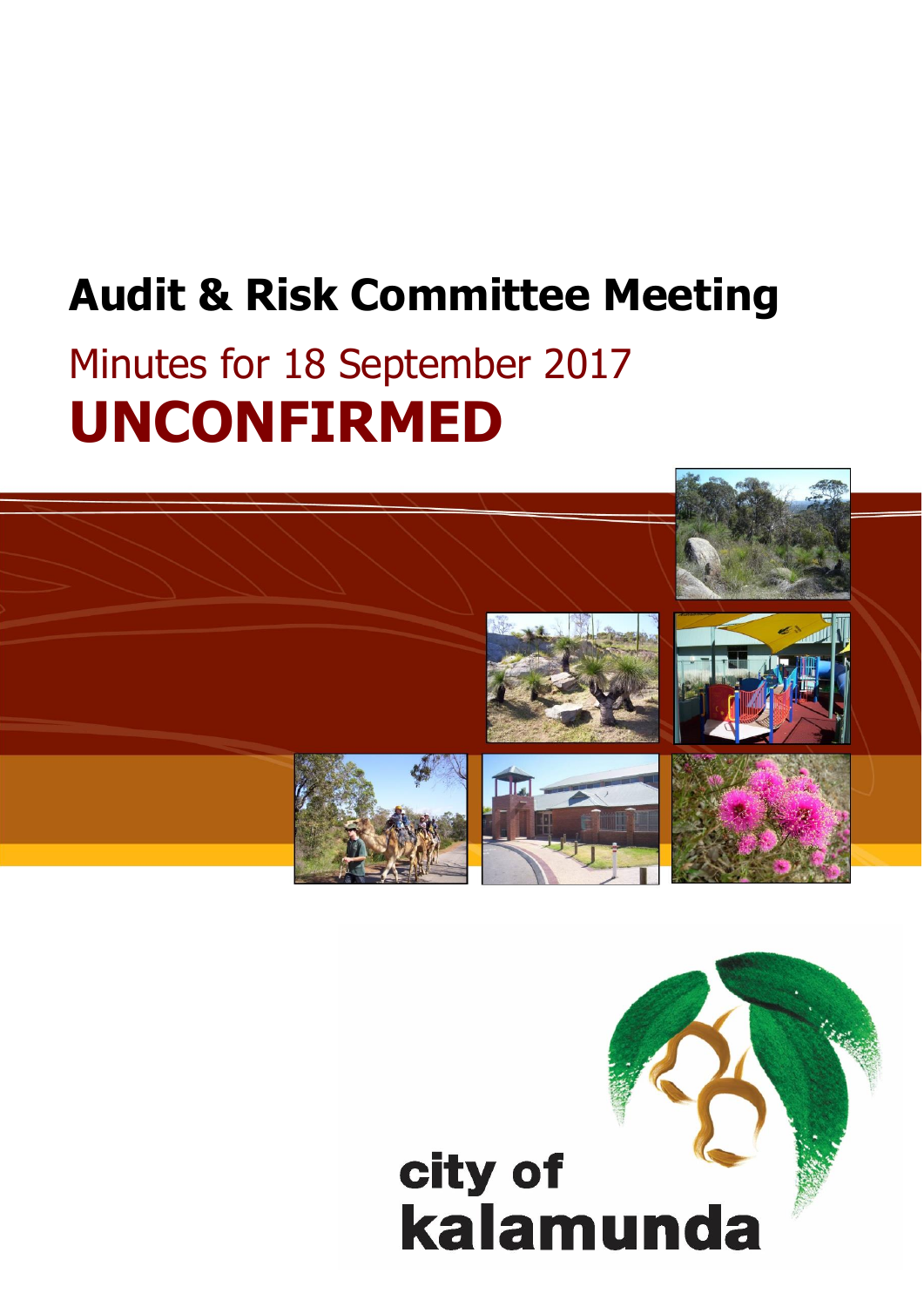## **INDEX**

| 1.0  |                   |                                                                           |  |  |
|------|-------------------|---------------------------------------------------------------------------|--|--|
| 2.0  |                   | ATTENDANCE, APOLOGIES AND LEAVE OF ABSENCE PREVIOUSLY APPROVED 3          |  |  |
| 3.0  |                   |                                                                           |  |  |
| 4.0  |                   |                                                                           |  |  |
| 5.0  |                   |                                                                           |  |  |
| 6.0  |                   | ANNOUNCEMENTS BY THE PRESIDING MEMBER WITHOUT DISCUSSION 4                |  |  |
| 7.0  |                   |                                                                           |  |  |
| 8.0  |                   |                                                                           |  |  |
| 9.0  |                   |                                                                           |  |  |
|      | 07.<br>08.<br>09. | <b>CONFIDENTIAL ITEM - EASTERN METROPOLITAN REGIONAL COUNCIL RESOURCE</b> |  |  |
| 10.0 |                   |                                                                           |  |  |
| 11.0 |                   |                                                                           |  |  |
| 12.0 |                   | QUESTIONS BY MEMBERS OF WHICH DUE NOTICE HAS BEEN GIVEN  23               |  |  |
| 13.0 |                   | URGENT BUSINESS APPROVED BY THE PRESIDING MEMBER OR BY DECISION 23        |  |  |
| 14.0 |                   |                                                                           |  |  |
| 15.0 |                   |                                                                           |  |  |
| 16.0 |                   |                                                                           |  |  |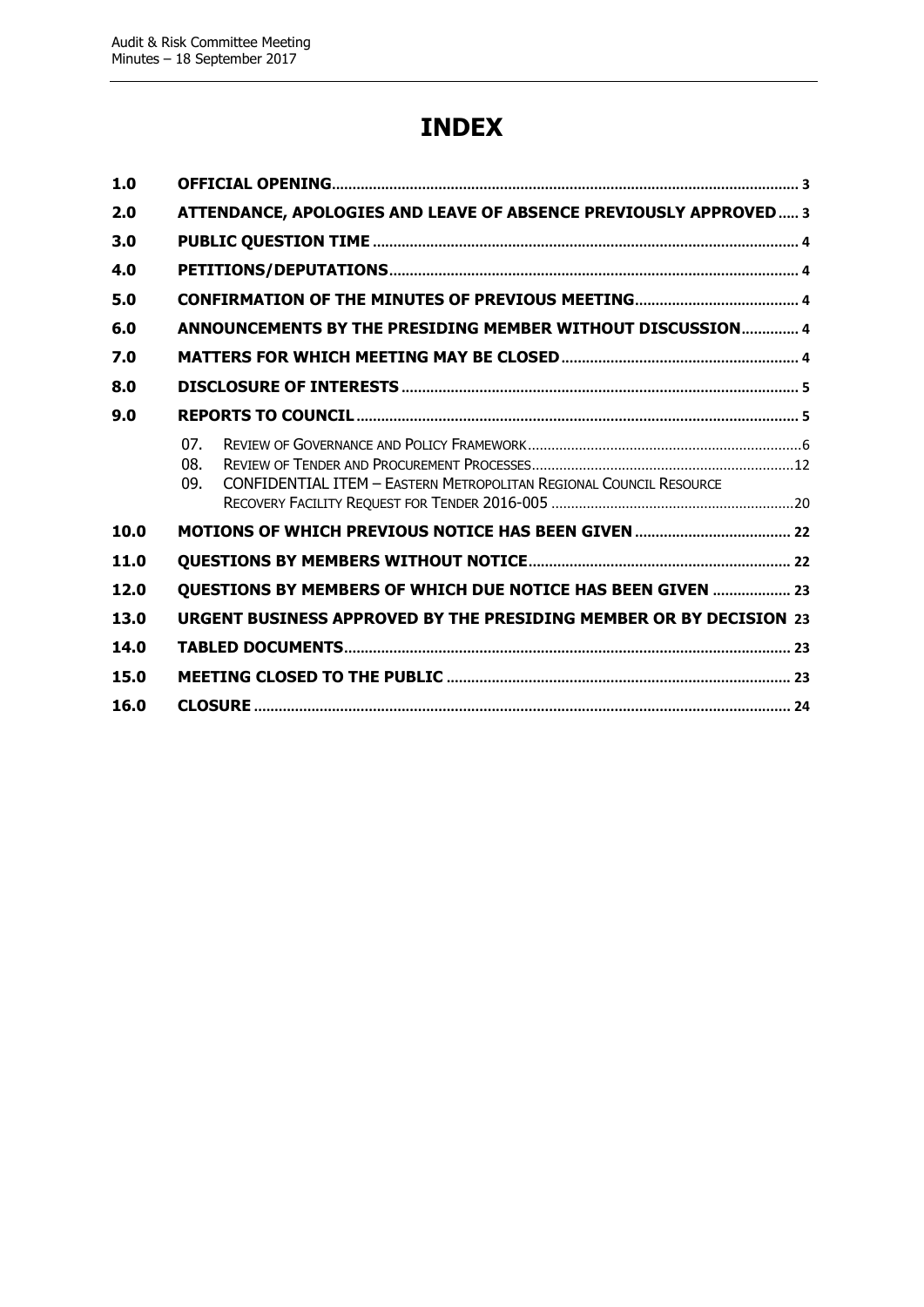## **MINUTES**

## <span id="page-2-0"></span>**1.0 OFFICIAL OPENING**

The Presiding Member opened the meeting at 7.48pm and welcomed Councillors and Staff.

#### <span id="page-2-1"></span>**2.0 ATTENDANCE, APOLOGIES AND LEAVE OF ABSENCE PREVIOUSLY APPROVED**

#### 2.1 **Attendance**

 $2.2$ 

#### **Councillors**

Andrew Waddell JP (Mayor) North West Ward Sara Lohmeyer North West Ward Dylan O'Connor (Presiding Member) North West Ward Sue Bilich North Ward Tracy Destree North Ward Michael Fernie South East Ward John Giardina National South East Ward Geoff Stallard South East Ward Allan Morton **South West Ward** Brooke O'Donnell South West Ward Noreen Townsend **South West Ward** 

## **Members of Staff**

| Rhonda Hardy          | <b>Chief Executive Officer</b>                          |
|-----------------------|---------------------------------------------------------|
| Natalie Martin Goode  | <b>Director Development Services</b>                    |
| Dennis Blair          | <b>Director Asset Services</b>                          |
| <b>Gary Ticehurst</b> | Director Corporate & Community Services                 |
| Simon Di Rosso        | General Counsel & Executive Advisor, Governance & Legal |
| Rajesh Malde          | <b>Manager Financial Services</b>                       |
| <b>Carrie Parsons</b> | Manager Customer & Public Relations                     |
| Nicole O'Neill        | <b>Public Relations Coordinator</b>                     |
| Donna McPherson       | Executive Research Officer to Chief Executive Officer   |
| Sara Slavin           | <b>Council Support Officer</b>                          |
|                       |                                                         |

|     | <b>Members of the Public</b>                | 3                |
|-----|---------------------------------------------|------------------|
|     | <b>Members of the Press</b>                 | $\boldsymbol{0}$ |
| 2.2 | <b>Apologies</b>                            |                  |
|     | <b>Councillors</b>                          |                  |
|     | <b>Members of Staff</b>                     |                  |
| 2.3 | <b>Leave of Absence Previously Approved</b> | Nil.             |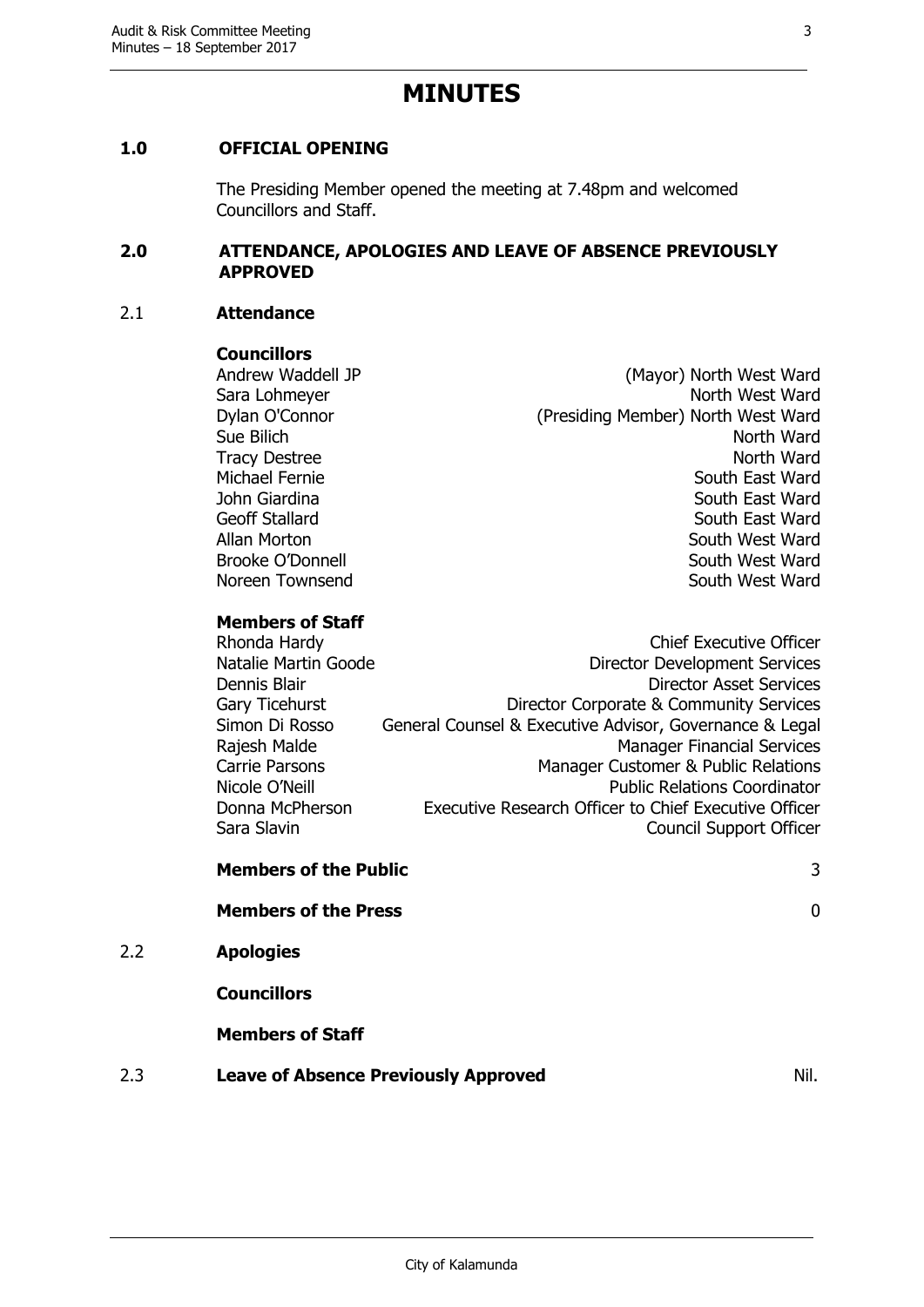## <span id="page-3-0"></span>**3.0 PUBLIC QUESTION TIME**

A period of not less than 15 minutes is provided to allow questions from the gallery on matters relating to the functions of this Committee. For the purposes of Minuting, these questions and answers are summarised.

3.1 Nil.

## <span id="page-3-1"></span>**4.0 PETITIONS/DEPUTATIONS**

4.1 Nil.

## <span id="page-3-2"></span>**5.0 CONFIRMATION OF THE MINUTES OF PREVIOUS MEETING**

- 5.1 That the Minutes of the Audit & Risk Committee Meeting held on 19 June 2017, as published and circulated, are confirmed as a true and accurate record of the proceedings.
	- Moved: **Cr Noreen Townsend**

Seconded: **Cr Geoff Stallard**

Vote: **CARRIED UNANIMOUSLY (11/0)**

### <span id="page-3-3"></span>**6.0 ANNOUNCEMENTS BY THE PRESIDING MEMBER WITHOUT DISCUSSION**

6.1 Nil.

## <span id="page-3-4"></span>**7.0 MATTERS FOR WHICH MEETING MAY BE CLOSED**

#### 7.1 **08. CONFIDENTIAL ATTACHMENT Review of Tender and Procurement Processes - (Attachment 1)**

Reason for Confidentiality: Local Government Act 1995 S5.23 (2) (a) – "a matter affecting an employee or employees"

Reason for Confidentiality: Local Government Act 1995 S5.23 (2) (c) – "a contract entered into, or which may be entered into, by the local government and which relates to a matter to be discussed at the meeting"

#### 7.2 **09. CONFIDENTIAL ITEM – Eastern Metropolitan Regional Council Resource Recovery Facility Request for Tender 2016-005**

Reason for Confidentiality: Local Government Act 1995 S5.23 (2) (c) – "a contract entered into, or which may be entered into, by the local government which relates to a matter to be discussed at the meeting."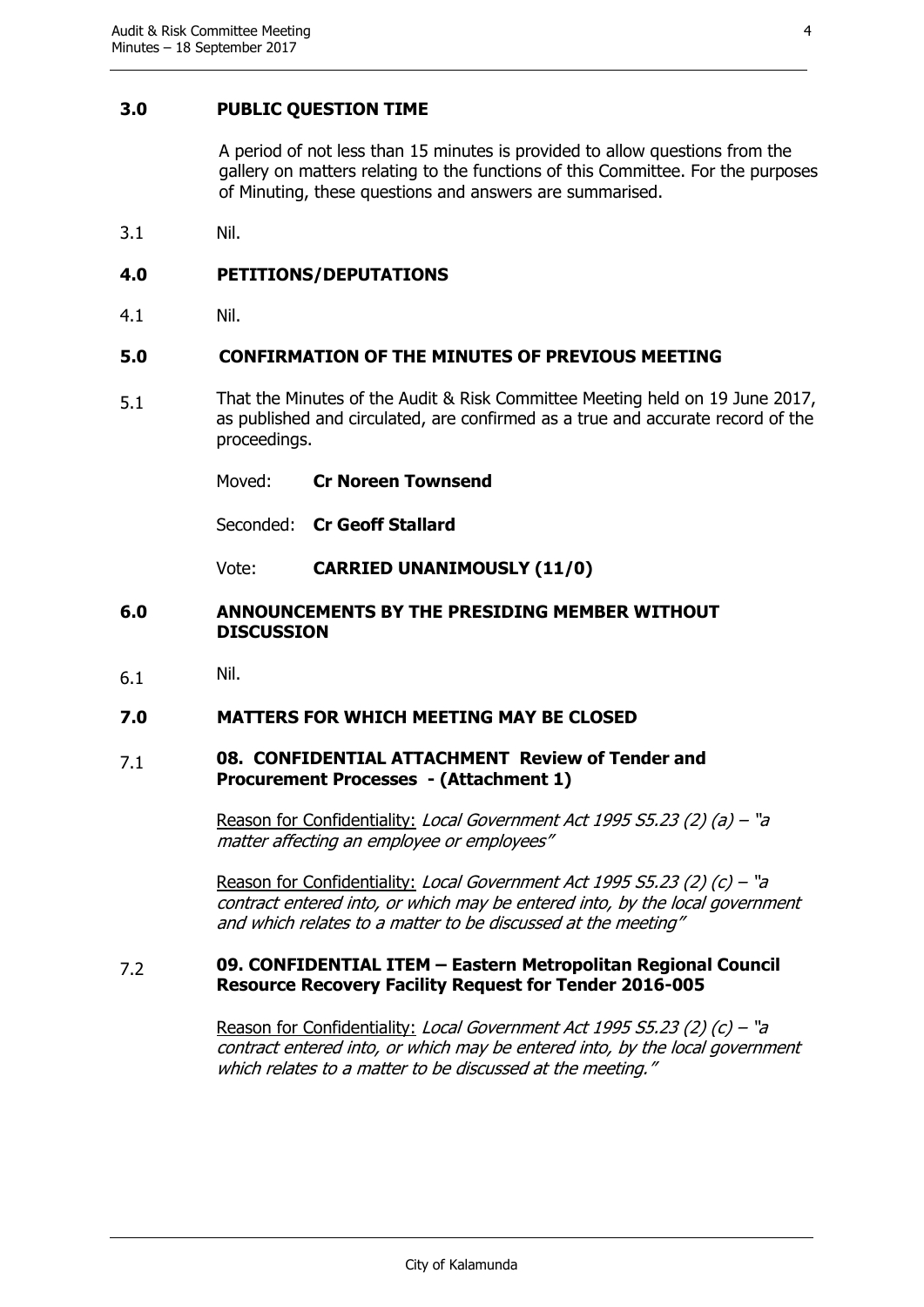## <span id="page-4-0"></span>**8.0 DISCLOSURE OF INTERESTS**

## 8.1 **Disclosure of Financial and Proximity Interests**

- a. Members must disclose the nature of their interest in matters to be discussed at the meeting. (Section 5.65 of the Local Government Act 1995.)
- b. Employees must disclose the nature of their interest in reports or advice when giving the report or advice to the meeting. (Section 5.70 of the Local Government Act 1995.)
- 8.1.1 Nil.

## 8.2 **Disclosure of Interest Affecting Impartiality**

- a. Members and staff must disclose their interest in matters to be discussed at the meeting in respect of which the member or employee had given or will give advice.
- 8.2.1 Nil.

## <span id="page-4-1"></span>**9.0 REPORTS TO COUNCIL**

Please Note: declaration of financial/conflict of interests to be recorded prior to dealing with each item.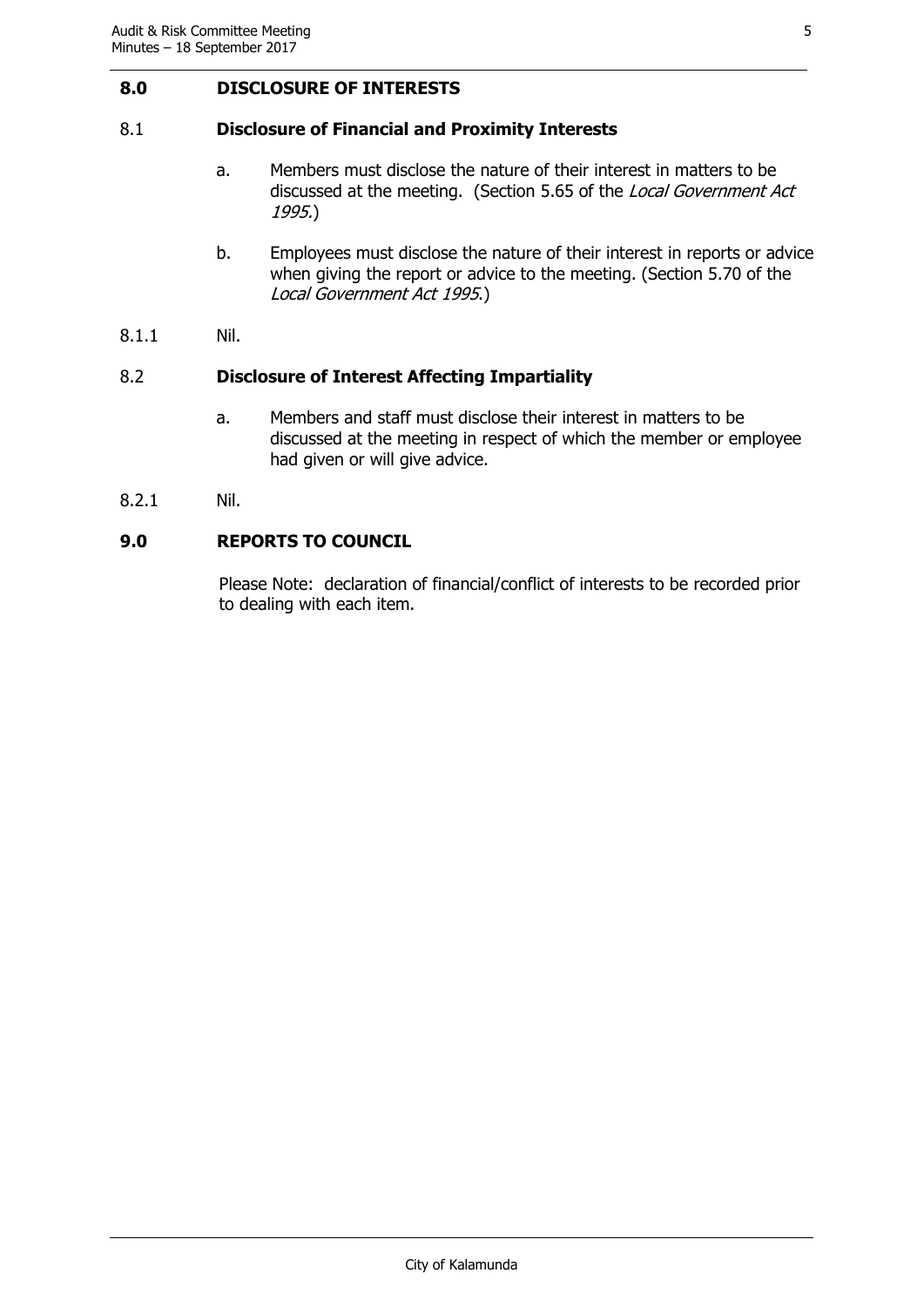**Declaration of financial / conflict of interests to be recorded prior to dealing with each item.**

### <span id="page-5-0"></span>**07. Review of Governance and Policy Framework**

| <b>Previous Items</b> | OCM May 2013                   |
|-----------------------|--------------------------------|
| Responsible Officer   | <b>Chief Executive Officer</b> |
| Service Area          | Governance                     |
| File Reference        | N/A                            |
| Applicant             | N/A                            |
| Owner                 | N/A                            |
| Attachment 1          | Governance & Policy Framework  |

## **EXECUTIVE SUMMARY**

- 1. The Governance and Policy Framework was adopted by Council in May 2013 and provides a concise outline of the governance and policy processes for the effective and compliant operations of the Council and the City.
- 2. The Framework has been reviewed to reflect recent changes including the change of status of the Local Government, changes to the Local Government Act around gift provisions and also an improved framework for policy development.
- 3. This report recommends that Council adopt the revised Governance and Policy Framework ("the Framework") (Attachment 1).

## **BACKGROUND**

- 4. As an outcome of a number of investigations and reviews in 2012 relating to governance oversight, it was identified that the City required a formal Governance and Policy Framework.
- 5. A forum on the Governance and Policy Framework was conducted on 25 February 2013.
- 6. At its May 2013 Ordinary Council Meeting, Council adopted the Governance and Policy Framework.
- 7. After 4 years in operation and with a pending Council election imminent it is appropriate that the Governance and Policy Framework is reviewed and represented to Council for adoption, hence the provision to Council of the Framework.

## **DETAILS**

- 8. Effective governance is an important issue for all organisations, both within the corporate area and all levels of government. The practice of good governance is seen as critical for ensuring that:
	- a) An organisation meets legal and ethical compliance
	- b) Decisions are made in the interest of stakeholders
	- c) Organisations behave as a good corporate citizen should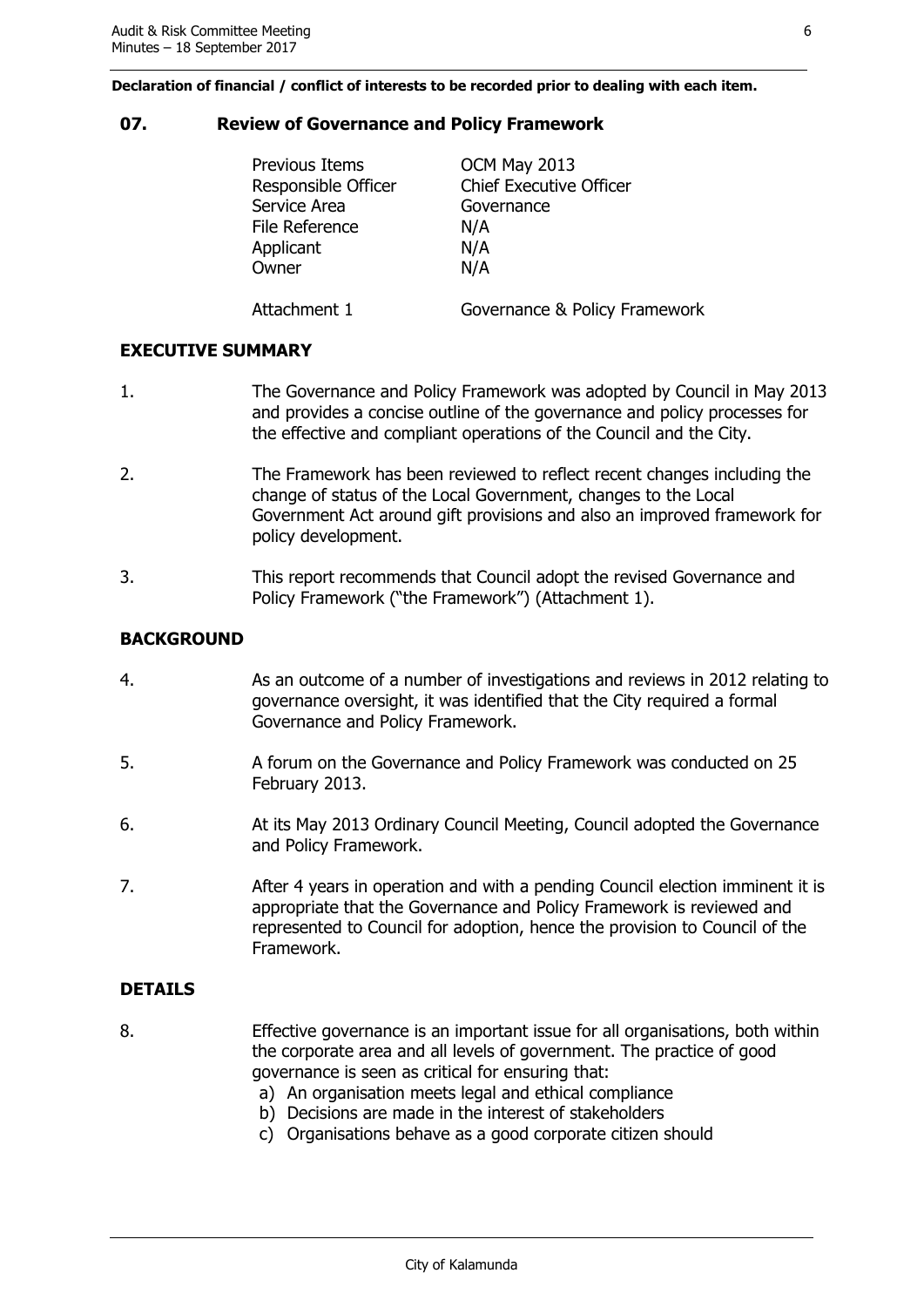9. Within a local government context, there are a range of benefits that can be derived from the development and implementation of an effective Framework.

These include:

- a) Providing clear guidelines for the roles of the Council and CEO, ensuring that all responsibilities are properly allocated and performance expectations are well understood
- b) Enshrining best practice in relation to Council processes
- c) Assisting the Council and CEO in delivering good governance
- d) Influencing processes throughout the organisation by setting guidelines for strategic planning at all levels
- e) Acting as a point of reference for disputes
- f) Assisting as an induction tool for new Elected Members
- 10. The Framework provides guidelines on the processes that will ensure the good governance of the City of Kalamunda and highlights a number of other documents that set down the fundamental principles of good governance.

The Framework sets out the governance principles that will ensure that the City's management and organisational practices are professional and Council decisions will be informed and take into account the needs of the community to which it is primarily accountable.

- 11. The Framework establishes the respective roles and responsibilities of the Council and Administration by:
	- a) Promoting ethical and responsible decision making
	- b) Promoting timely and balanced disclosure
	- c) Respecting the rights of the community and other stakeholders
	- d) Recognising and managing risk
	- e) Encouraging better performance by all participants in the governance process at the City of Kalamunda
- 12. The review of the Framework was required to reflect a number of changes occurring including:
	- a) updating the status of the Shire to reflect a City;
	- b) including additional definitions;
	- c) including the new Vision for the City;
	- d) including the Elected Members Communication and Contact with Staff policy;
	- e) an outline of briefing sessions and strategy sessions;
	- f) improving the details of Quasi-judicial role of Council;
	- g) updating Gift provision declaration regulations;
	- h) a simplified terminology for Policy making to clearly separate Council Policy from those mandated by the Chief Executive Officer; and
	- i) inclusion of self-assessment surveys for the performance of Elected Members.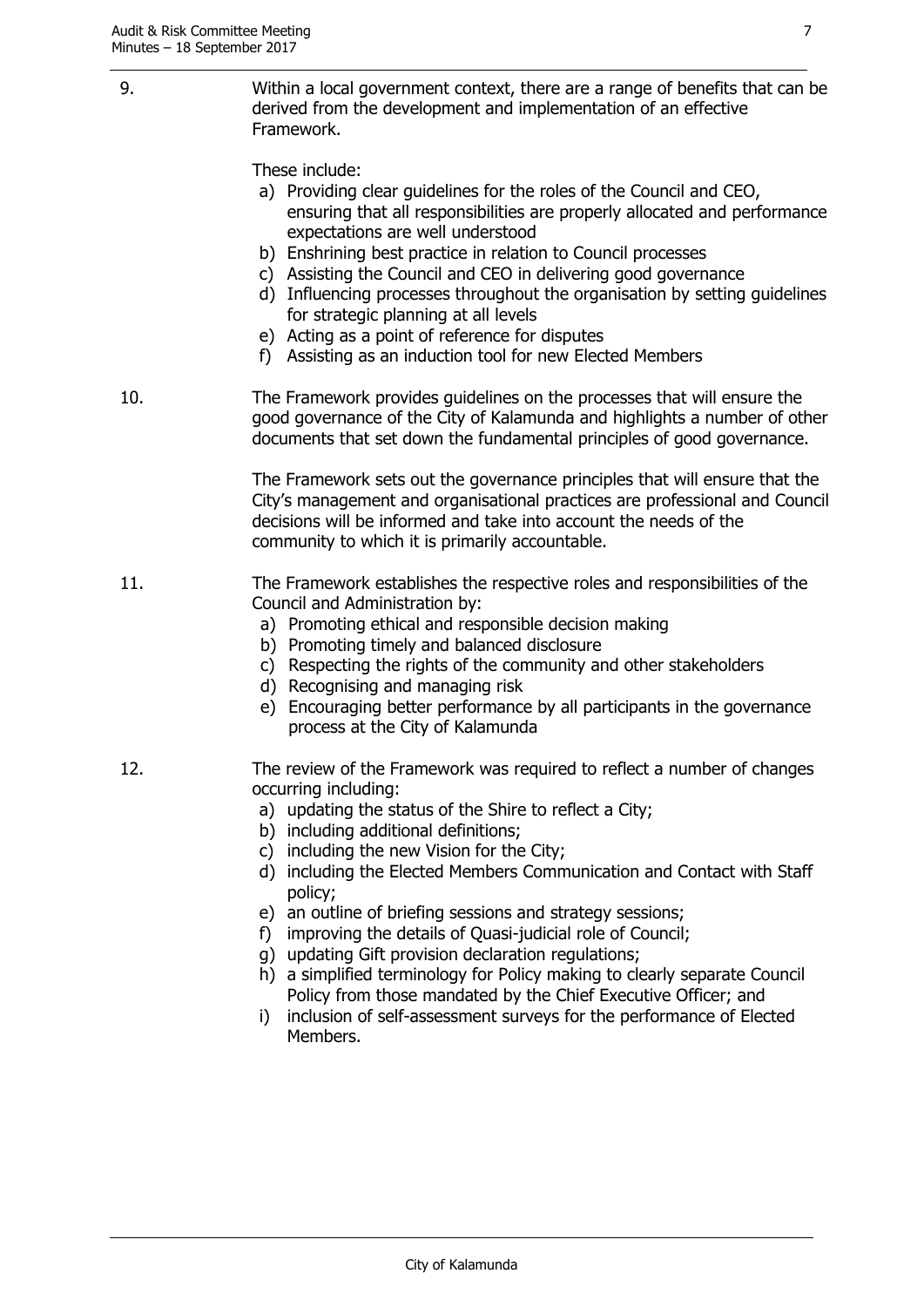## **STATUTORY AND LEGAL CONSIDERATIONS**

13. The Local Government Act 1995 is the principal piece of legislation governing the operations of all local governments in Western Australia. It contains numerous sections that relate to the role and functions of the Mayor, Councillors, CEO and employees. The Framework is designed to articulate these requirements in a concise and logical format.

## **POLICY CONSIDERATIONS**

14. The Framework and associated documents describe the principles and key roles that guide Council in its decision making. The adoption of protocols and principles relating to good Governance of the City of Kalamunda will impact on all Council and Administrative Policies and the implementation of such Policies.

## **COMMUNITY ENGAGEMENT REQUIREMENTS**

15. Public consultation is not required for the development and implementation of the Framework.

## **FINANCIAL CONSIDERATIONS**

16. There are no direct financial implications in adoption of the Framework.

## **STRATEGIC AND SUSTAINABILITY IMPLICATIONS**

## **Strategic Planning Alignment**

17. Kalamunda Advancing: Strategic Community Plan to 2027

OBJECTIVE 4.1 To provide leadership through transparent governance.

Strategy 4.1.1 Provide good governance

## **Sustainability Considerations**

Social Implications

18. Nil.

Economic Implications

19. Nil.

Environmental Implications

20. Nil.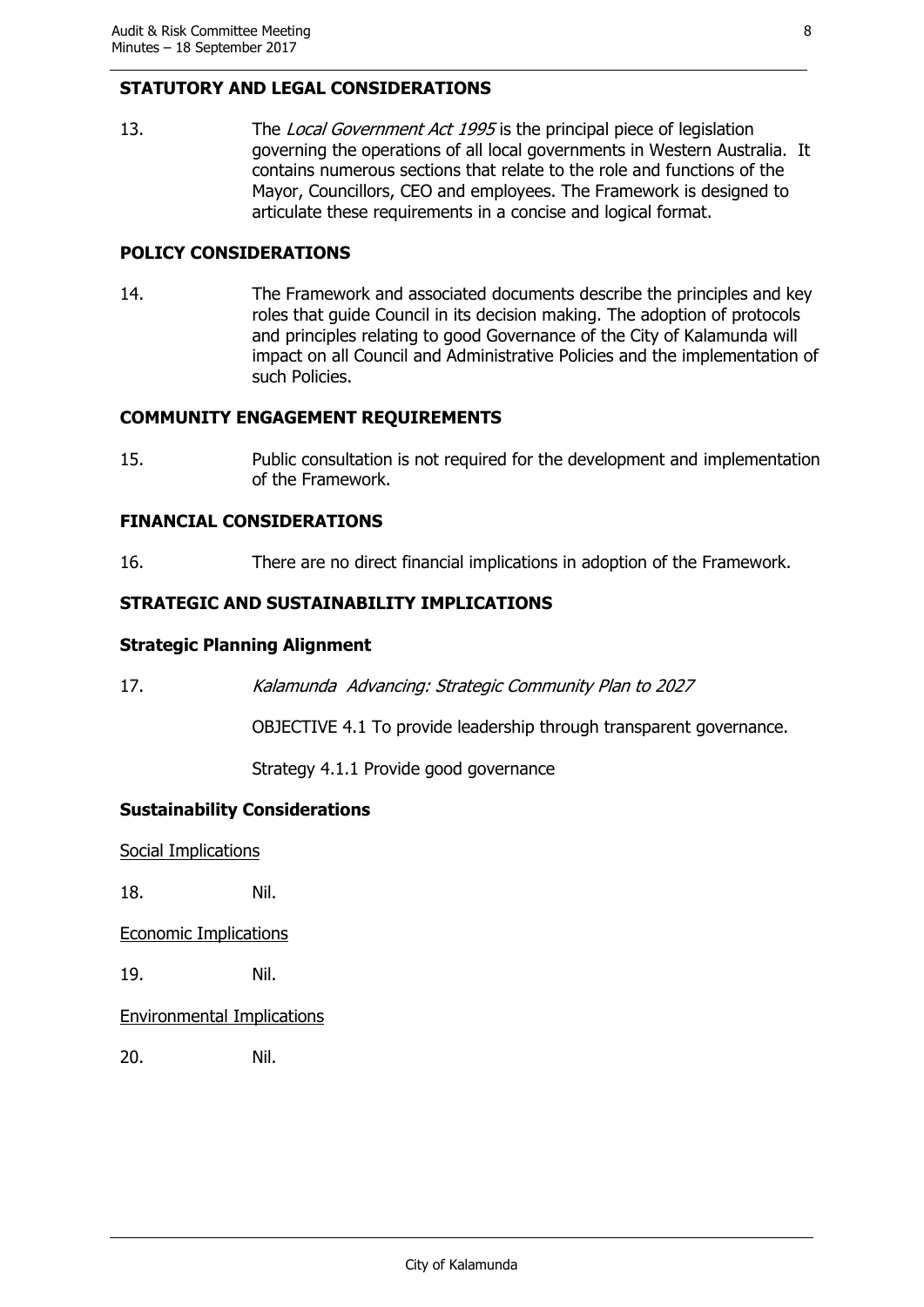## **RISK MANAGEMENT CONSIDERATIONS**

21. **Risk:** The City or Council fails to comply with its governance responsibilities.

| <b>Likelihood</b>                                                           | <b>Consequence</b> | Rating |
|-----------------------------------------------------------------------------|--------------------|--------|
| Unlikely                                                                    | Major              | High   |
| <b>Action / Strategy</b>                                                    |                    |        |
| By ensuring Elected Members are effectively inducted and have               |                    |        |
| appropriate level of support and information provided to support their role |                    |        |
| will assist in mitigating and risk of non-compliance.                       |                    |        |

## **OFFICER COMMENT**

- 22. The Framework and associated documentation is designed to ensure effective, transparent and sustainable management of the City's affairs and is recommended for adoption.
- 23. The Framework is a key document used for new Councillors during their induction process it is therefore timely that Council adopts the revised Framework in readiness for the forthcoming October election.

Cr Andrew Waddell, Cr Tracy Destree, Cr Geoff Stallard and Cr Noreen Townsend had queries in relation to the report. This was clarified satisfactorily.

| <b>Voting Requirements: Simple Majority</b>     |                                                                                        |  |
|-------------------------------------------------|----------------------------------------------------------------------------------------|--|
| <b>OFFICER RECOMMENDATION (A&amp;R 07/2017)</b> |                                                                                        |  |
| That Council:                                   |                                                                                        |  |
| 1.                                              | Adopts the City of Kalamunda Governance and Policy Framework shown as<br>Attachment 1. |  |
| Moved:                                          |                                                                                        |  |
| Seconded:                                       |                                                                                        |  |
| Vote:                                           | <b>LAPSED</b>                                                                          |  |

Cr Tracy Destree foreshadowed that she wished to move a motion to defer this item.

The Presiding Member sought a Mover and Seconder for the Substantive Motion. The item Lapsed for want of a Mover and Seconder.

Therefore a Seconder was sought for Cr Tracy Destree's alternative Motion to defer the adoption of the City of Kalamunda Governance and Policy Framework to the next Audit & Risk Committee Meeting and request the Chief Executive Officer arrange a Strategic Briefing Session before the vote was put.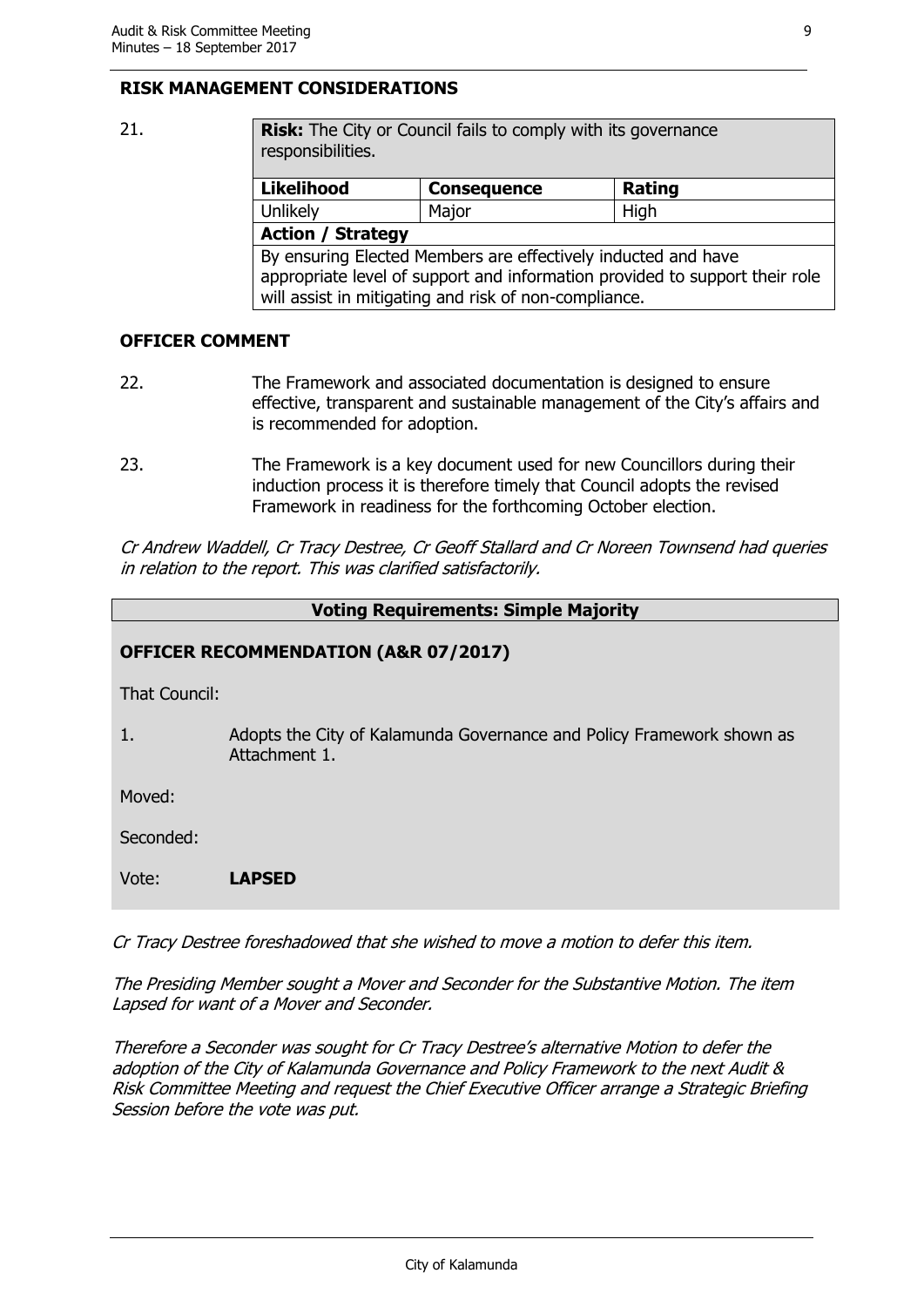## **Voting Requirements: Simple Majority**

## **COMMITTEE RECOMMENDATION TO COUNCIL (A&R 07/2017)**

That Council:

- 1. Defer the adoption of the City of Kalamunda Governance and Policy Framework to the next Audit & Risk Committee Meeting and request the Chief Executive Officer arrange a Strategic Briefing Session.
- Moved: **Cr Tracy Destree**
- Seconded: **Cr John Giardina**

Vote: **CARRIED UNANIMOUSLY (11/0)**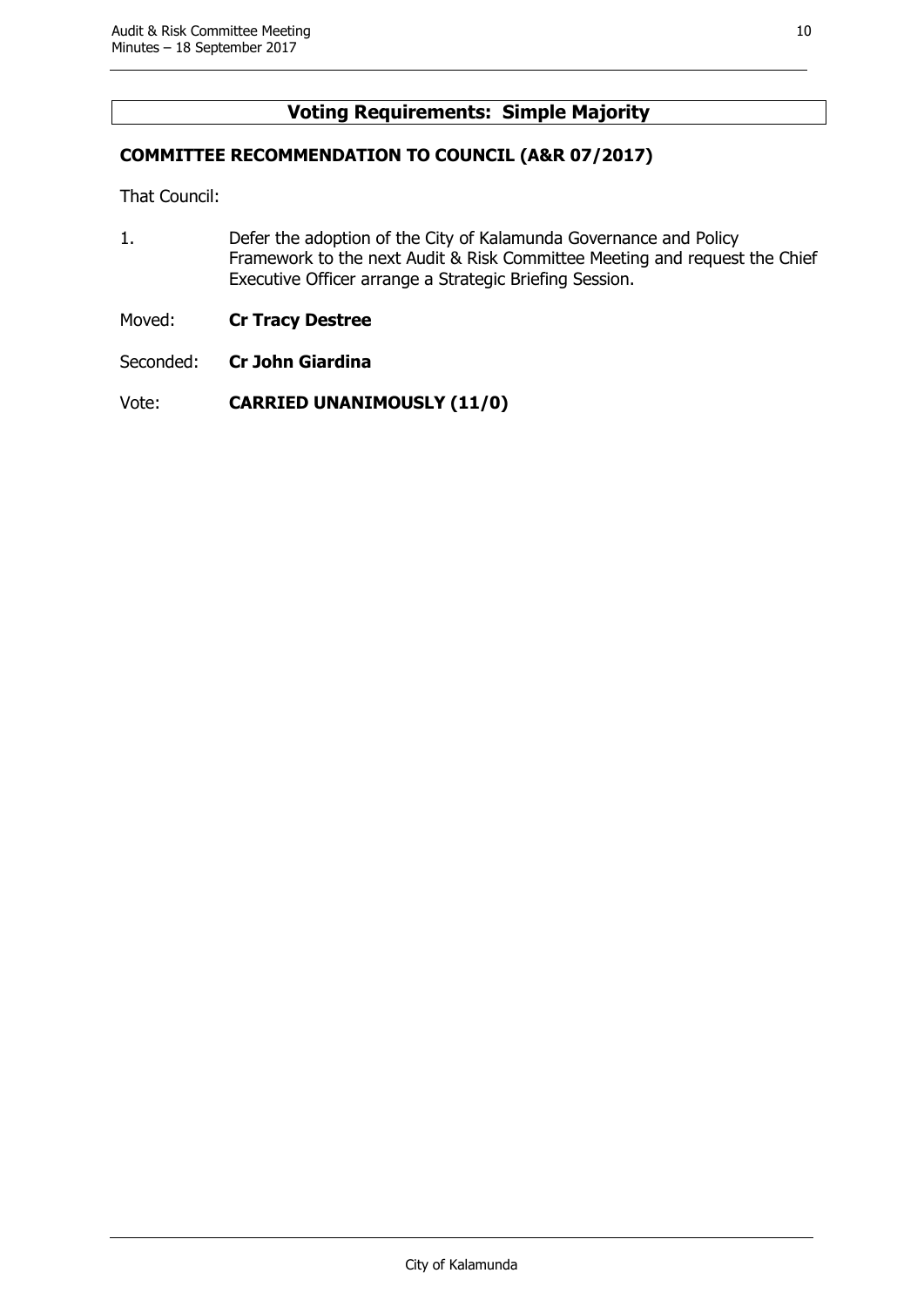### **Attachment 1** Review of Governance and Policy Framework **Governance & Policy Framework**

[Click HERE to go directly to the document](http://www.kalamunda.wa.gov.au/files/93dffac3-a084-4936-8023-a7ef00d47572/Item-7-Att-1-AR-18-September-2017.pdf)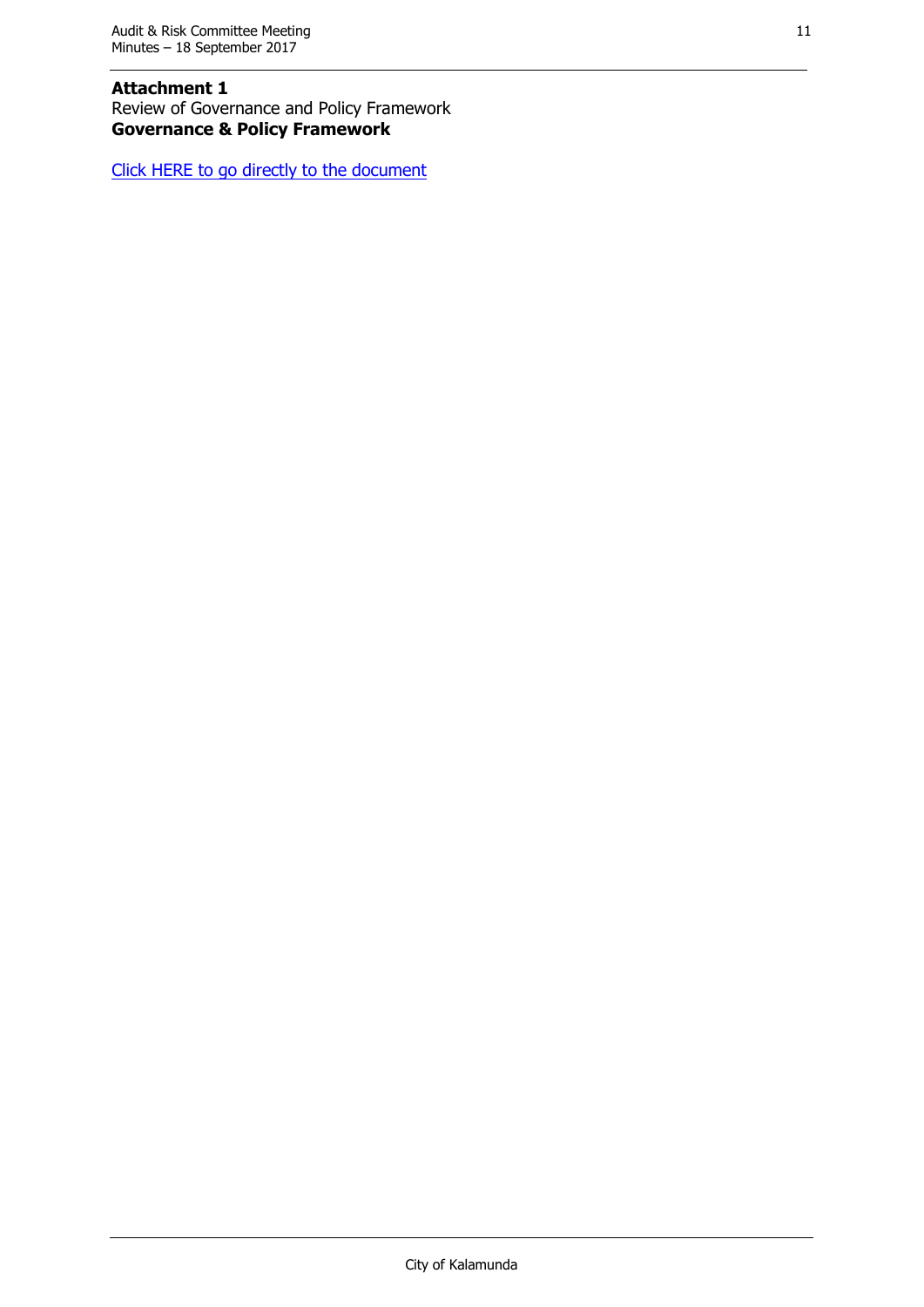#### **Declaration of financial / conflict of interests to be recorded prior to dealing with each item.**

#### <span id="page-11-0"></span>**08. Review of Tender and Procurement Processes**

| Previous Items      | N/A                                     |
|---------------------|-----------------------------------------|
| Responsible Officer | Director Corporate & Community Services |
| Service Area        | Finance & Risk Services                 |
| File Reference      |                                         |
| Applicant           | N/A                                     |
| Owner               | N/A                                     |
|                     |                                         |

Confidential Attachment 1 Reason for Confidentiality: Local Government Act 1995 S5.23 (2) (a) – "a matter affecting an employee or employees"

Review of Tender and Procurement Processes – Deloitte Report

Reason for Confidentiality: Local Government Act 1995 S5.23 (2) (c) – "a contract entered into, or which may be entered into, by the local government and which relates to a matter to be discussed at the meeting"

## **EXECUTIVE SUMMARY**

- 1. This report outlines the findings of the independent review of the City's tender and procurement processes.
- 2. The independent review into the City's tender and procurement processes was carried out by Deloitte who undertook a sample based review of current tender and procurement processes.
- 3. The Review of Tender and Procurement Processes (the Review) concluded that:
	- a) the City's Purchasing Policy and Tender Guidelines were robust, although some improvement opportunities exist;
	- b) the evaluation methodologies applied by the City were adequate;
	- c) rationale regarding the exclusion of tender submissions from consideration was acceptable and well documented; and
	- d) the City does not have a formal policy in place regarding the approval of variations.

## **BACKGROUND**

- 4. A notice of motion was raised at the Ordinary Council Meeting held in May 2017 requesting the CEO to commission an external, independent audit on the City of Kalamunda's tender and procurement process and its effectiveness in delivering objectives of the tender and value for money for tenders over the past three years (2014-2017).
- 5. An initial RFQ1709 was prepared in June 2017 and was rejected as the quotations exceeded the allocated budget and respondents expressed serious reservations regarding the requested timelines provided by the City.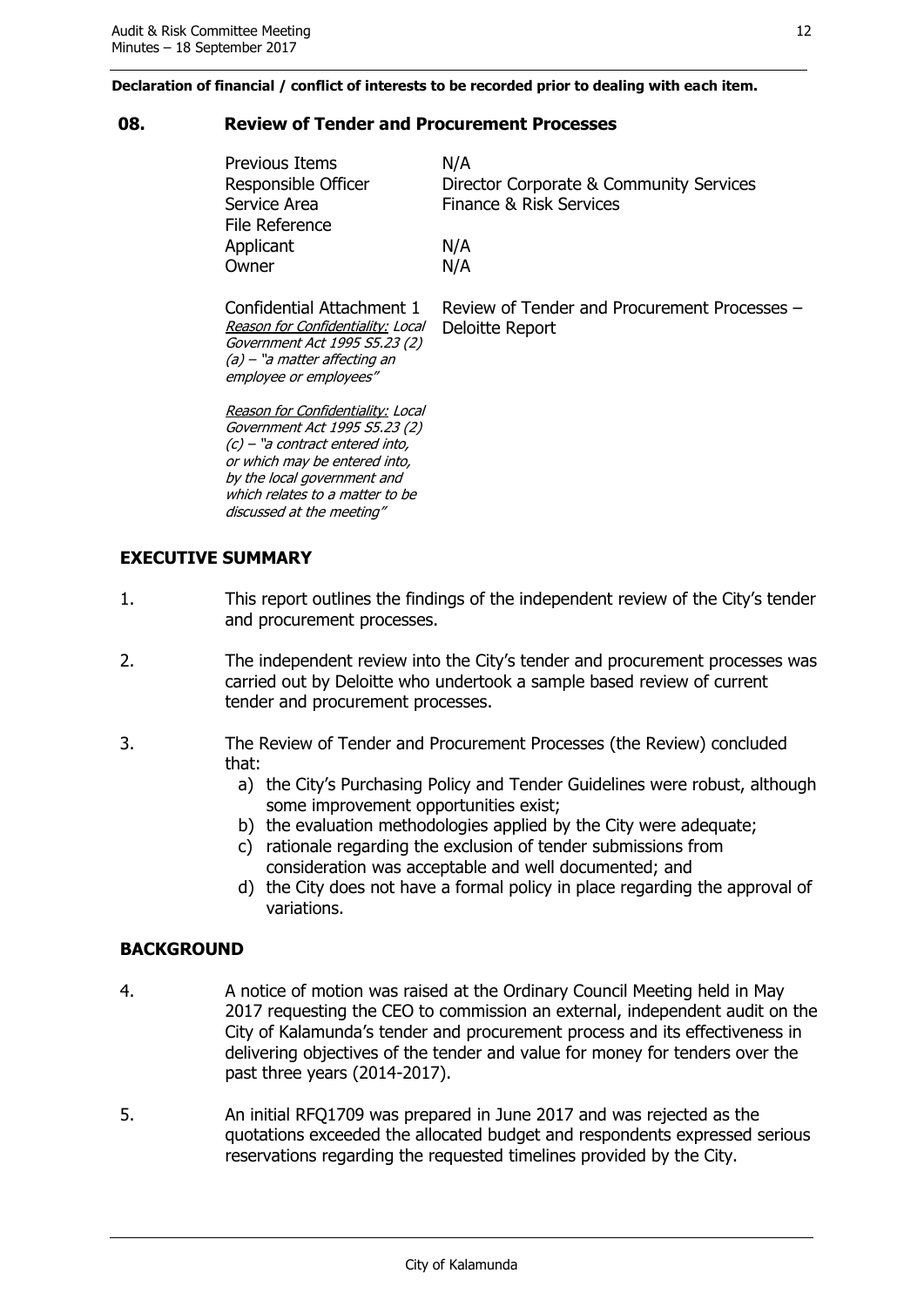The RFQ was re-sent in July 2017 to the same firms given an opportunity in the first round to re-quote with new timelines. Deloitte was selected to undertake the review on the basis that their submission provided the best value for money solution to the City.

- 6. The audit scope was to:
	- a) assess the City's tender evaluation criteria, tender assessment process against relevant standards and current local government sector practices;
	- b) review and verify decisions to exclude tender respondents;
	- c) assess the number and range of variations approved and the extent to which any variations go beyond the scope of work, the level of officers providing approval and the impact to the approved budget; and
	- d) identify where the level of accountability within the City is assigned for contract management, approval of variations and numbers and details of contracts that have not met the initial scope of works and budget.
- 7. The City provided Deloitte with the following information so as to assist with their audit planning methodology.

| Year         | <b>Request for</b><br><b>Tender</b> | <b>Request for</b><br>eQuote | <b>Total</b> |
|--------------|-------------------------------------|------------------------------|--------------|
| 2014         |                                     |                              |              |
| 2015         |                                     |                              |              |
| 2016         | 14                                  |                              |              |
| 2017         |                                     |                              |              |
| <b>Total</b> | 47                                  | 13                           | 60           |

Each tender was detailed by year, contract number and title description, tender award value, number of submissions, number of non-compliant submissions, type of contract and additional comments on funding, tender period award, extensions.

- 8. Deloitte randomly selected those that would provide a good representation of all types of tenders called by the City in the last three years.
- 9. Deloitte adopted a three staged approach in undertaking the review:

#### Stage 1 – Discovery stage

Involved a detailed understanding of the current procurement processes and objectives of key stakeholders. This stage involved conducting meetings with relevant City staff to confirm:

- a) the scope and examination of documentation focusing on processes for exclusion and evaluation of tenders;
- b) the manner in which variations were handled; and
- c) the effectiveness of contract management.

#### Stage 2 – Detailed Examination stage

Involved an analysis on the tender assessment processes, including opportunities for improvement.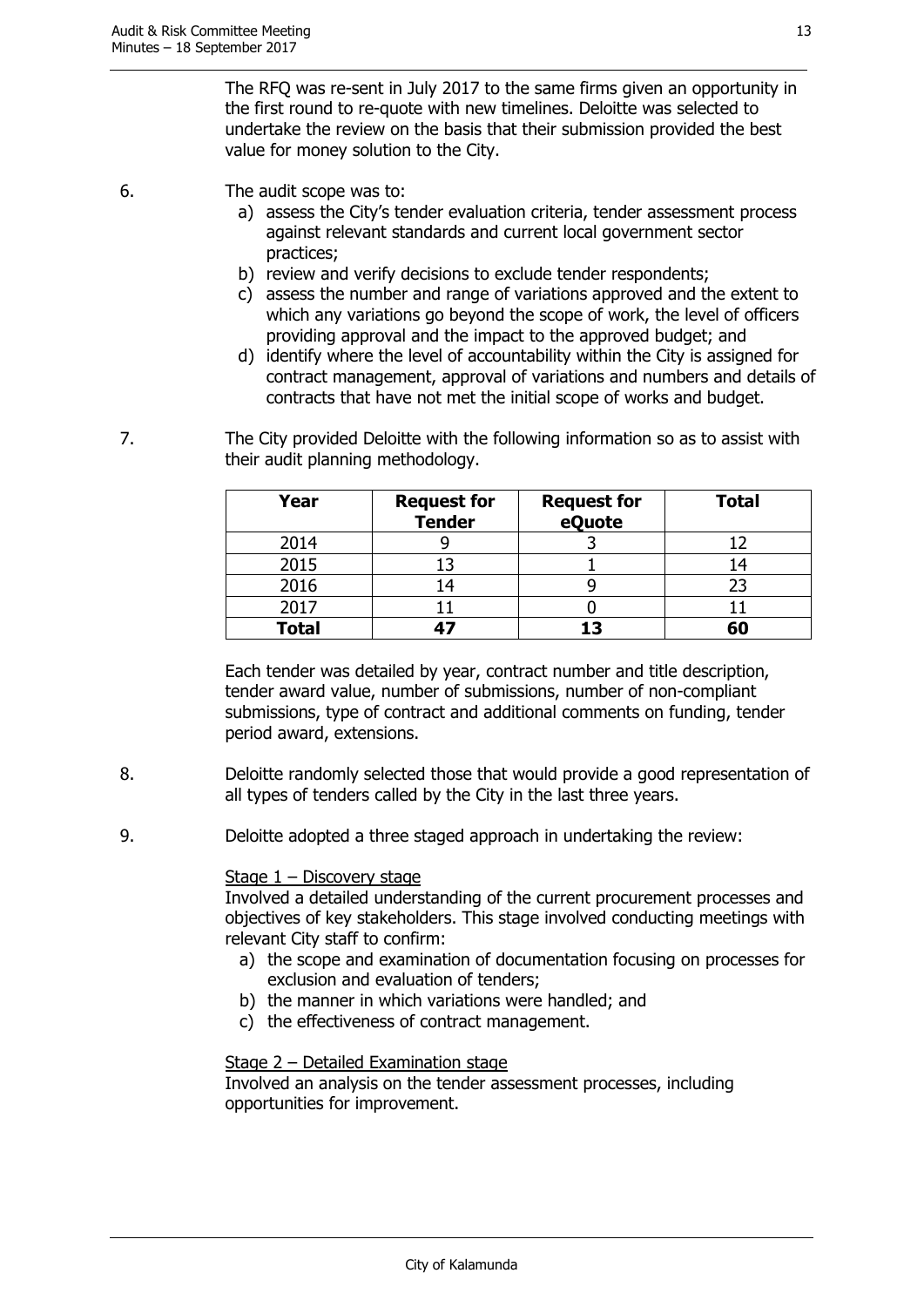Stage 3 – Consolidate and report

Deloitte issued a draft report containing observations and recommendations for the City to consider before issuing a final report containing agreed management actions and target dates.

10. The recommendations contained in the review, will be implemented and adopted. Several of the recommendations will be reflected in the City's Management Procedures. In addition, the City will be conducting specialised tender evaluation training in October 2017 for relevant staff so as to improve their understanding of the tender and procurement processes.

## **DETAILS**

- 
- 11. The review involved the random selection of 21 from 60 tenders consisting of: a) capital purchases;
	- b) Period Contracts for maintenance related items;
	- c) complex construction projects
	- d) simple supply and delivery of items; and
	- e) IT services.

The sample selected covered most items that the City would normally use via the tendering system.

- 12. The Review concluded that the tendering and procurement processes were generally sound. Specifically, the review concluded that:
	- a) the City's Purchasing Policy and Tender Guidelines were robust;
	- b) the evaluation methodologies applied by the City were adequate; and
	- c) rationale regarding the exclusion of tender submissions from further consideration was acceptable and well documented.

Details of individual findings are contained within Confidential Attachment 1.

13. Notwithstanding, the following improvement opportunities were identified:

Purchasing Policy and Tender Guidelines –

- a) Purchasing Policy and Tender Guidelines require dating, approval and version control;
- b) Tender Guidelines should specify the minimum number of evaluation panel members; and
- c) Implement specific policies or procedures for the approval of variations.

Variations to tenders –

a) Implement a formal policy or procedure regarding the approval for variations

Exclusion of tender submissions

a) Notification letters to unsuccessful and successful tenderers should be signed by the CEO or appropriate delegation powers be provided to the procurement officers to undertake this task.

Contract management

a) Implement a formal contract management framework.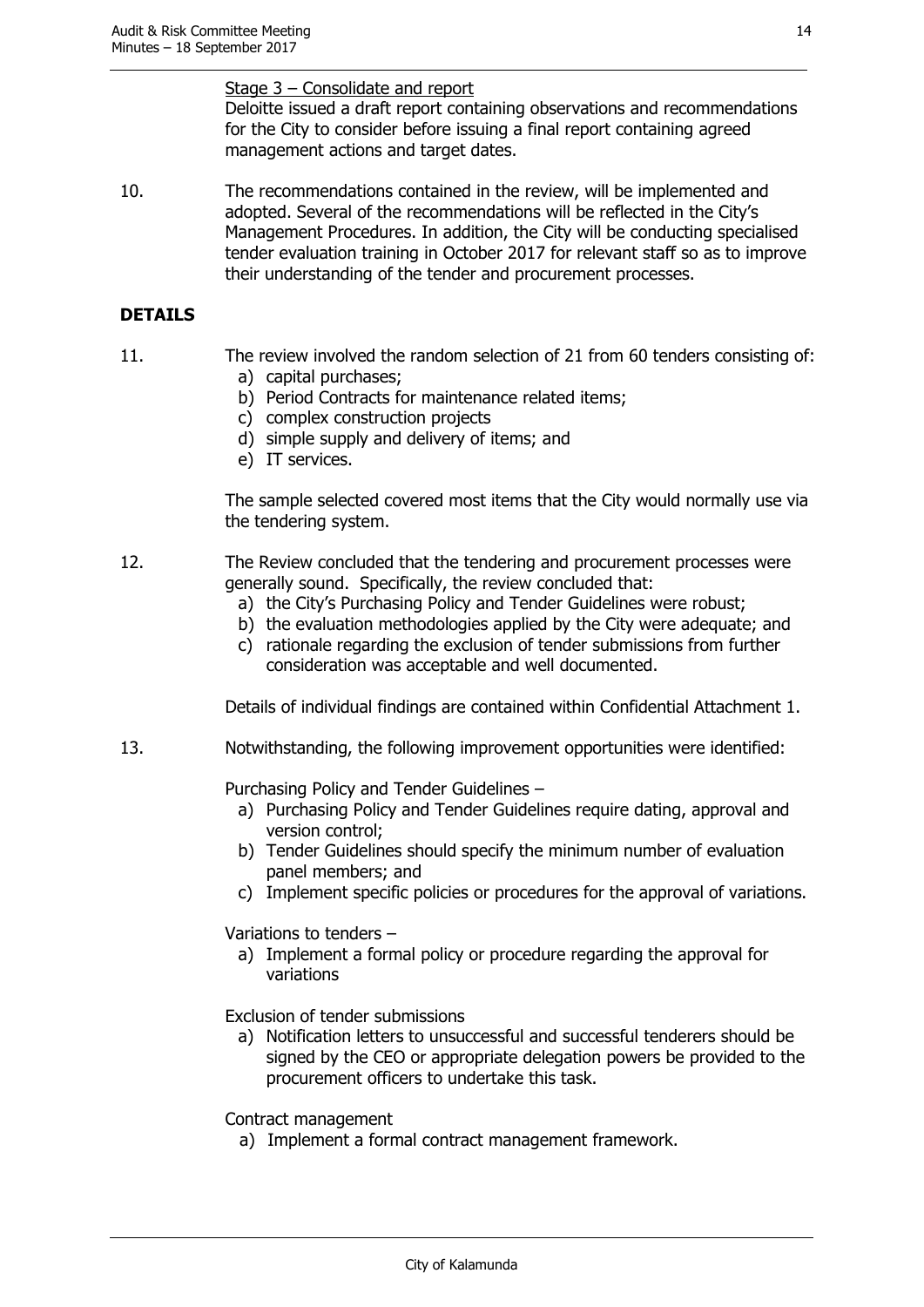Tender and procurement processes

- a) introduce probity briefings for Evaluation Panel members prior to the commencement of each tender evaluation;
- b) comprehensive planning and scoping of projects should be completed prior to requesting tenders;
- c) all documentation relating to procurement processes should be retained in line with the *State Records Act 2000* (WA); and
- d) provide training in tender and procurement processes.
- 14. The City is committed to implementing the recommendations contained with the review. In addition, the Internal Audit program will undertake further review during the 2017/18 financial year to ensure that recommendations are implemented and actioned.

## **STATUTORY AND LEGAL CONSIDERATIONS**

15. Regulation 17 of the Local Government (Audit) Regulations 1996 provide:

"The CEO is to review the appropriateness and effectiveness of a local government's systems and procedures in relation to —

- (a) risk management;
- (b) internal control; and
- (c) legislative compliance.
- (2) The review may relate to any or all of the matters referred to in sub regulation  $(1)(a)$ ,  $(b)$  and  $(c)$ , but each of those matters is to be the subject of a review at least once every 2 calendar years.
- (3) The CEO is to report to the audit committee the results of that review."

#### **POLICY CONSIDERATIONS**

16. C-PP01 – Purchasing and CM-PP1 – Purchasing along with Tender Guidelines are amended in line with observations detailed in the Deloitte probity report undertaken in August 2017.

## **COMMUNITY ENGAGEMENT REQUIREMENTS**

#### **Internal Referrals**

17. Various Finance Procurement staff, Manager Asset Delivery, Manager Finance and Risk Services, Executive Team and General Counsel were consulted during the probity process.

#### **External Referrals**

18. Nil.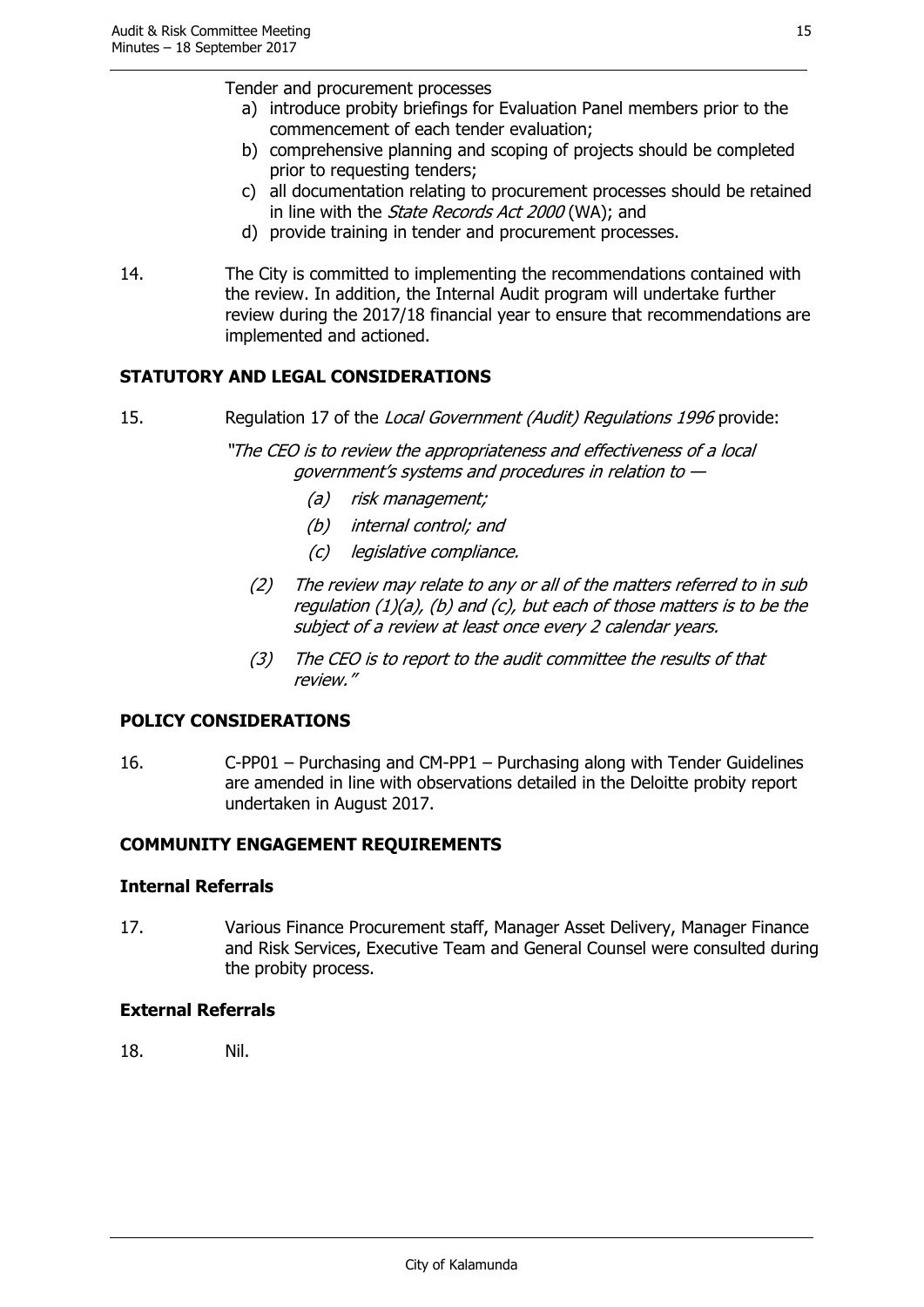## **FINANCIAL CONSIDERATIONS**

19. The implementation of the recommendations will reduce exposure to financial risk and potential loss to the City, and ensure the City complies with legislative requirements.

## **STRATEGIC COMMUNITY PLAN**

## **Strategic Planning Alignment**

20. Kalamunda Advancing: Strategic Community Plan to 2027

OBJECTIVE 6.8: To ensure financial sustainability through the implementation of effective financial management, systems and plans

Strategy 6.8.4 Provides effective financial services to support the City's operations and to meet sustainability, planning, reporting and accountability requirements.

## **SUSTAINABILITY**

#### **Social Implications**

21. Nil.

### **Economic Implications**

22. Implementation of the recommendations from the review, will assist the City improving value for money in the procurement of goods and services.

#### **Environmental Implications**

23. Nil.

## **RISK MANAGEMENT CONSIDERATIONS**

24. **Risk**: The City is exposed to the potential financial risk of potential loss and breach of the legislation

| Likelihood:                                                                                                    | <b>Consequence</b> | Rating |  |
|----------------------------------------------------------------------------------------------------------------|--------------------|--------|--|
| Possible                                                                                                       | Significant        | High   |  |
| <b>Action/ Strategy</b>                                                                                        |                    |        |  |
| a) Strengthen Procurement Policy and Tender Guidelines;<br>Provide appropriate training to senior staff;<br>b) |                    |        |  |

- c) Ensure all appropriate documentation is recorded under the State Records Act; and
- d) Commence work on a contract management framework to be approved by Council in 2017/18.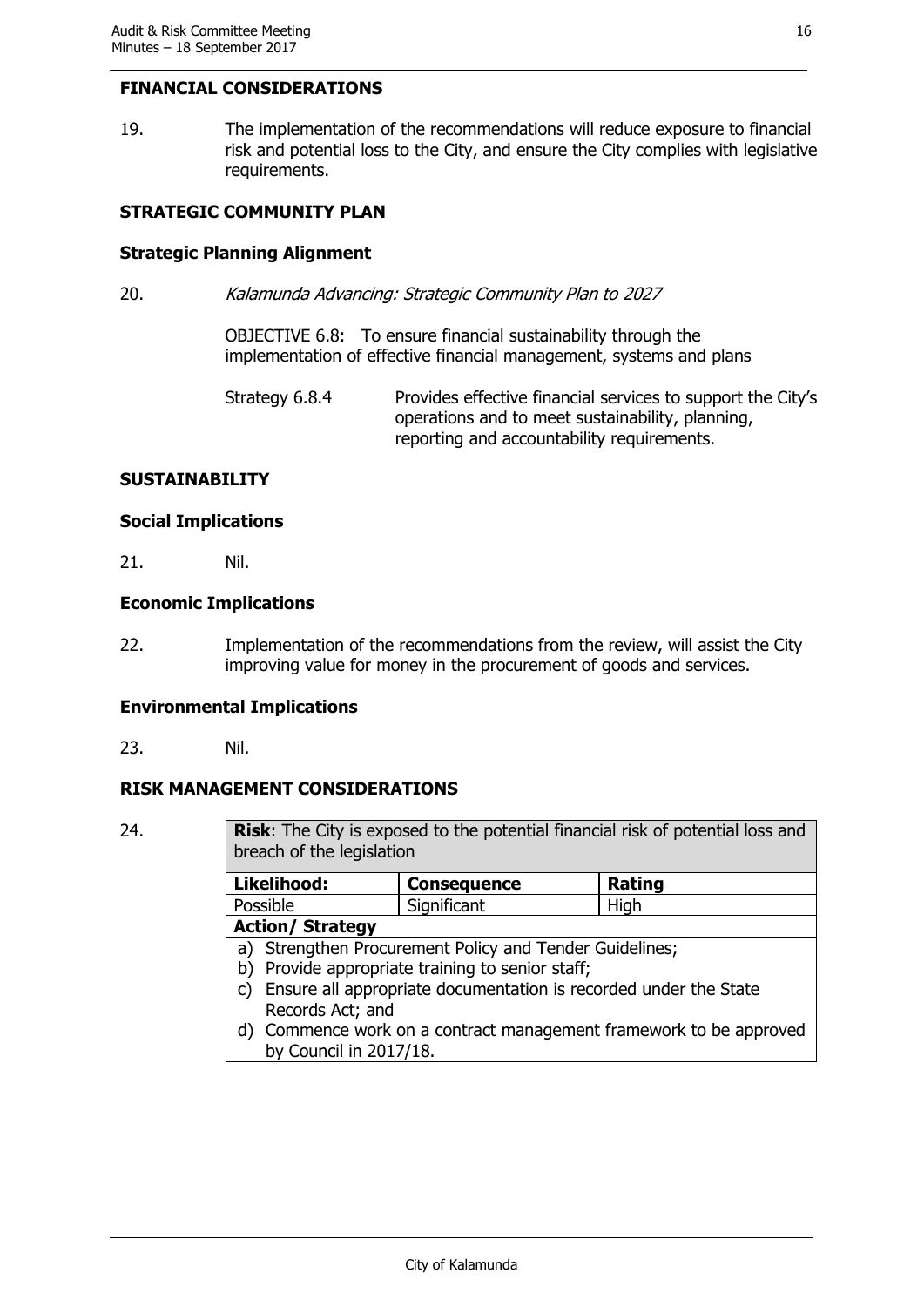## **OFFICER COMMENT**

- 25. The review into the City's tender and procurement processes found that current processes were generally sound. Notwithstanding, some improvement opportunities were identified which will be implemented in order to further strengthen the City's procurement practices.
- 26. A key focus of the improvement opportunities will be to provide additional training, pre tender briefings, and to strengthen documentation to improve and update internal procedures.
- 27. The Internal Audit program will undertake further review during the 2017/18 financial year to ensure that recommendations are implemented.
- Cr Tracy Destree had a query in relation to the report. This was clarified satisfactorily.

| <b>Voting Requirements: Simple Majority</b> |                                                                                         |  |
|---------------------------------------------|-----------------------------------------------------------------------------------------|--|
|                                             | <b>OFFICER RECOMMENDATION (A&amp;R 08/2017)</b>                                         |  |
| That Council:                               |                                                                                         |  |
| 1.                                          | Notes the observations and recommendations made by Deloitte in their<br>probity report. |  |
| Moved:                                      | <b>Cr Tracy Destree</b>                                                                 |  |
| Seconded:                                   | <b>Cr Sara Lohmeyer</b>                                                                 |  |
| Vote:                                       |                                                                                         |  |
|                                             |                                                                                         |  |

The Presiding Member sought a Mover and Seconder for the Substantive Motion.

Cr Tracy Destree foreshadowed an amendment to the Substantive Motion to include a point 2 to read "Request the Chief Executive Officer to implement all recommendations listed in item 4 of the Deloitte report" and a point 3 to read "Request the Chief Executive Officer to report back to the Audit & Risk Committee on implementation of all recommendations with progress reports provided at each meeting".

All amendments were accepted by the Seconder and put to a vote. The following then became the Committee's Recommendation to Council.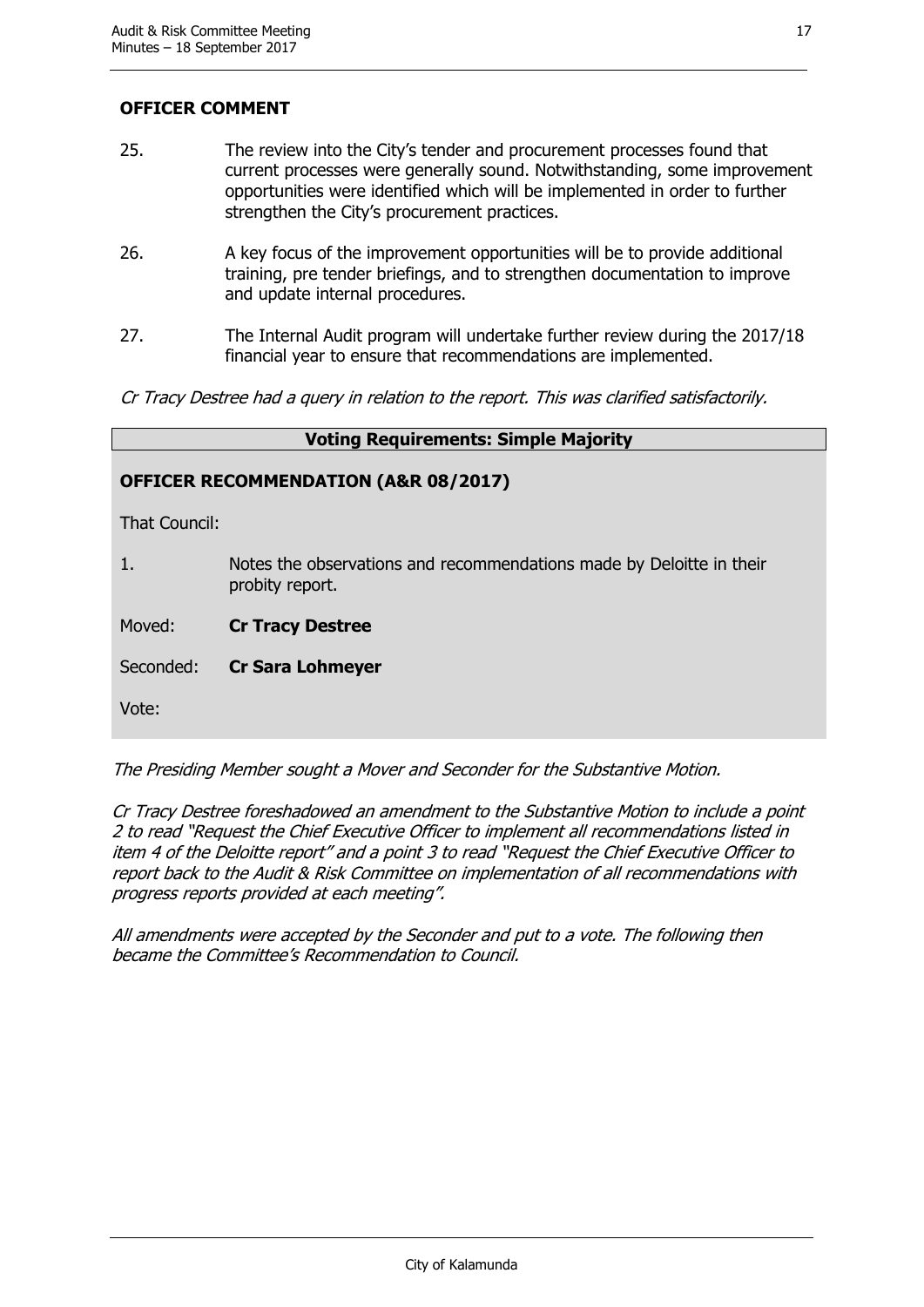## **Voting Requirements: Simple Majority**

## **COMMITTEE RECOMMENDATION TO COUNCIL (A&R 08/2017)**

That Council:

- 1. Notes the observations and recommendations made by Deloitte in their probity report.
- 2. Request the Chief Executive Officer to implement all recommendations listed in item 4 of the Deloitte report.
- 3. Request the Chief Executive Officer to report back to the Audit & Risk Committee on implementation of all recommendations with progress reports provided at each meeting.
- Moved: **Cr Tracy Destree**
- Seconded: **Cr Sara Lohmeyer**

| Vote: | For                        | <b>Against</b>            |
|-------|----------------------------|---------------------------|
|       | <b>Cr Michael Fernie</b>   | <b>Cr Noreen Townsend</b> |
|       | <b>Cr John Giardina</b>    | <b>Cr Sue Bilich</b>      |
|       | <b>Cr Geoff Stallard</b>   |                           |
|       | <b>Cr Allan Morton</b>     |                           |
|       | <b>Cr Brooke O'Donnell</b> |                           |
|       | <b>Cr Andrew Waddell</b>   |                           |
|       | <b>Cr Sara Lohmeyer</b>    |                           |
|       | <b>Cr Tracy Destree</b>    |                           |
|       | <b>Cr Dylan O'Connor</b>   |                           |
|       | CARRIED (9/2)              |                           |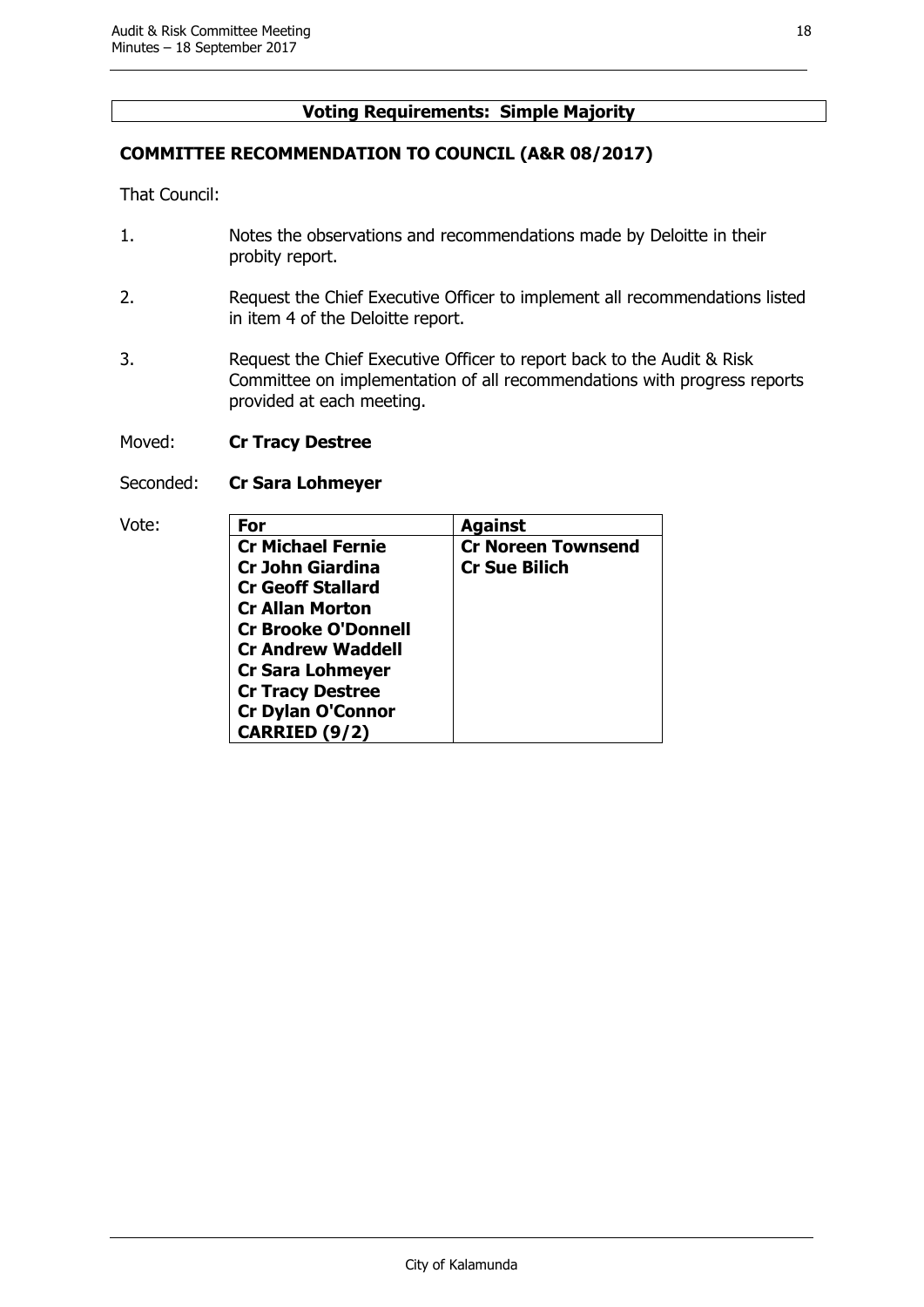## **Confidential Attachment 1**

Review of Tender and Procurement Processes **Review of Tender and Procurement Processes – Deloitte Report**

This document has been provided under separate cover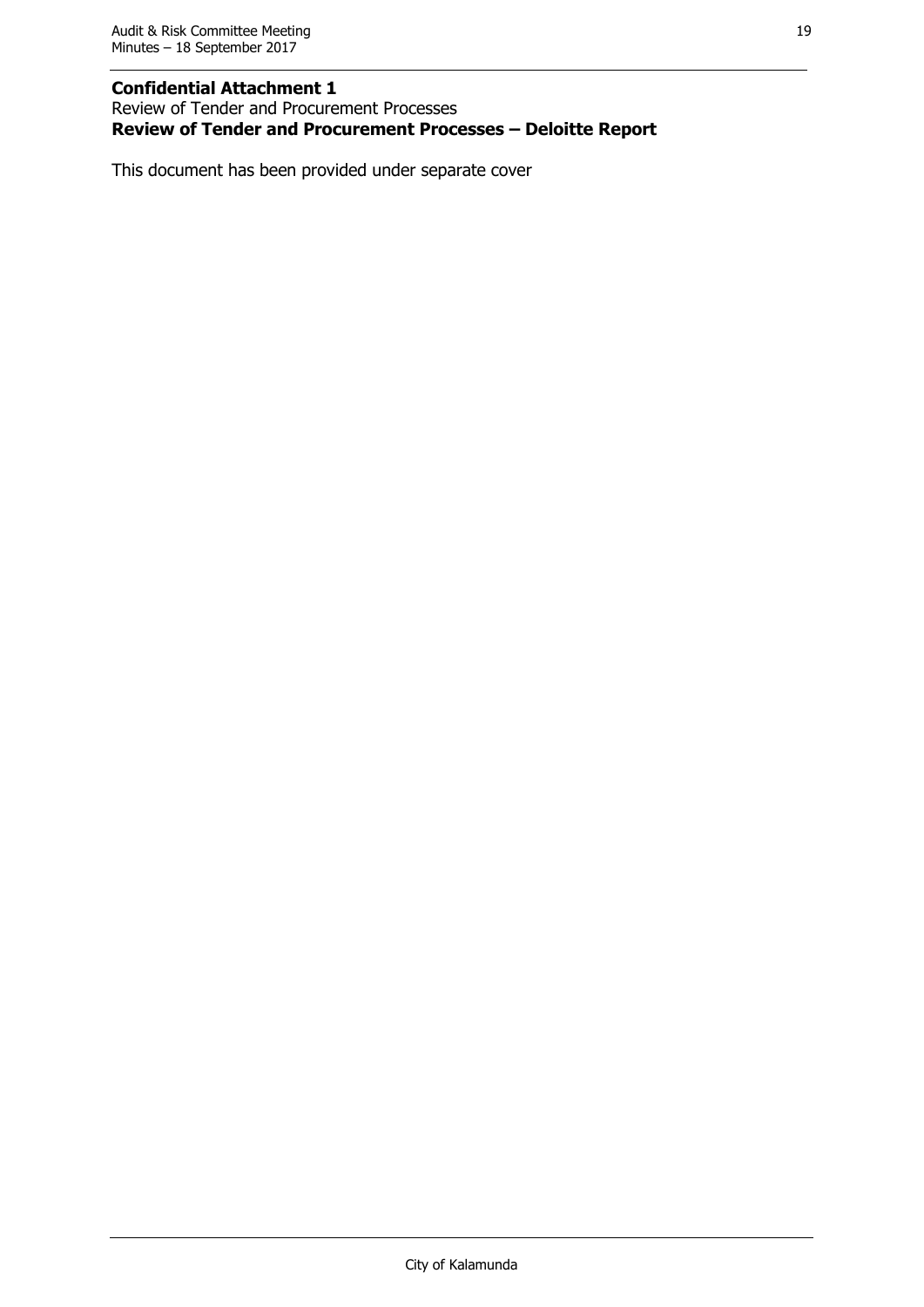**Declaration of financial / conflict of interests to be recorded prior to dealing with each item.**

#### <span id="page-19-0"></span>**09. CONFIDENTIAL ITEM – Eastern Metropolitan Regional Council Resource Recovery Facility Request for Tender 2016-005**

Reason for Confidentiality Local Government Act 1995 S5.23 (2) (c) - "a contract entered into, or which may be entered into, by the local government which relates to a matter to be discussed at the meeting."

| <b>Previous Items</b><br>Responsible Officer<br>Service Area<br><b>File Reference</b><br>Applicant<br>Owner                                                                                                                                                            | N/A<br><b>Director Asset Services</b><br><b>Asset Services</b><br>OR-IRG-035<br>N/A<br>N/A |
|------------------------------------------------------------------------------------------------------------------------------------------------------------------------------------------------------------------------------------------------------------------------|--------------------------------------------------------------------------------------------|
| Confidential Attachment 1<br>Reason for Confidentiality Local<br>Government Act 1995 S5.23 (2)<br>$(c)$ – "a contract entered into, or<br>which may be entered into, by the<br>local government which relates to<br>a matter to be discussed at the<br>meeting"        | <b>Waste Supply Agreement</b>                                                              |
| <b>Confidential Attachment 2</b><br>Reason for Confidentiality Local<br>Government Act 1995 S5.23 (2)<br>$(c)$ – "a contract entered into, or<br>which may be entered into, by the<br>local government which relates to<br>a matter to be discussed at the<br>meeting" | Participants Agreement                                                                     |
| <b>Confidential Attachment 3</b><br>Reason for Confidentiality Local<br>Government Act 1995 S5.23 (2)<br>$(c)$ – "a contract entered into, or<br>which may be entered into, by the<br>local government which relates to<br>a matter to be discussed at the<br>meeting" | <b>Financiers Side Deed</b>                                                                |
| <b>Confidential Attachment 4</b><br>Reason for Confidentiality Local<br>Government Act 1995 S5.23 (2)<br>$(c)$ – "a contract entered into, or<br>which may be entered into, by the<br>local government which relates to<br>a matter to be discussed at the<br>meeting" | Interrelations Diagram                                                                     |

**This report was supplied to Councillors under separate cover.**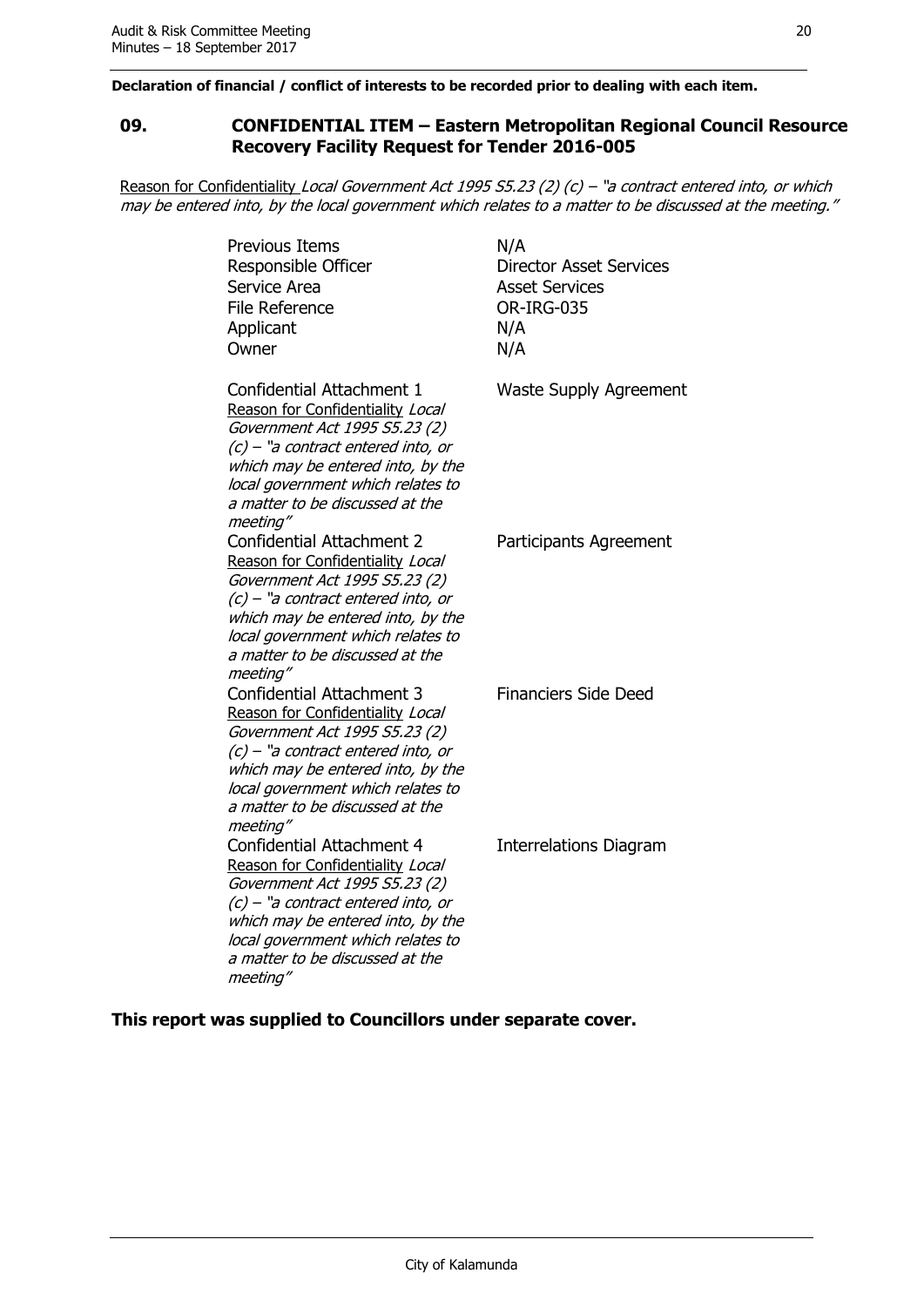## **This item was dealt with under section 15 of the Agenda.**

## **Voting Requirements: Simple Majority**

## **COMMITTEE RECOMMENDATION TO COUNCIL (A&R 09/2017)**

That Council:

- 1. Commits to support the Eastern Metropolitan Regional Council's Resource Recovery Facility project subject to the Financiers Side Deed and the Participants Agreement for a Waste Supply Agreement being negotiated to the satisfaction of the City of Kalamunda in regard to independent legal advice in consultation and with input from the City's Legal Counsel.
- 2. Subject to satisfactory amendments as detailed in point 1 above, adopts the:
	- a) Participants Agreement for a Waste Supply Agreement; and
	- b) Financiers Side Deed with the Security Trustee forming an attachment to this report.
- 3. Subject to satisfactory amendments as detailed in point 1 above, authorises the Mayor and the Chief Executive Officer under Common Seal to sign the:
	- a) Participants Agreement for a Waste Supply Agreement; and
	- b) Financiers Side Deed with the Security Trustee.
- 4. Authorises the Chief Executive Officer in consultation with the Mayor, and on legal advice, to make any necessary further changes to the agreements.
- 5. Approves that the report and attachments contained within to remain 'confidential' and be certified by the Mayor and Chief Executive Officer.
- Moved: **Cr Geoff Stallard**
- Seconded: **Cr Sara Lohmeyer**
- Vote: **For Against Cr Michael Fernie Cr John Giardina Cr Geoff Stallard Cr Allan Morton Cr Brooke O'Donnell Cr Noreen Townsend Cr Andrew Waddell Cr Sara Lohmeyer Cr Sue Bilich Cr Dylan O'Connor CARRIED (10/1) Cr Tracy Destree**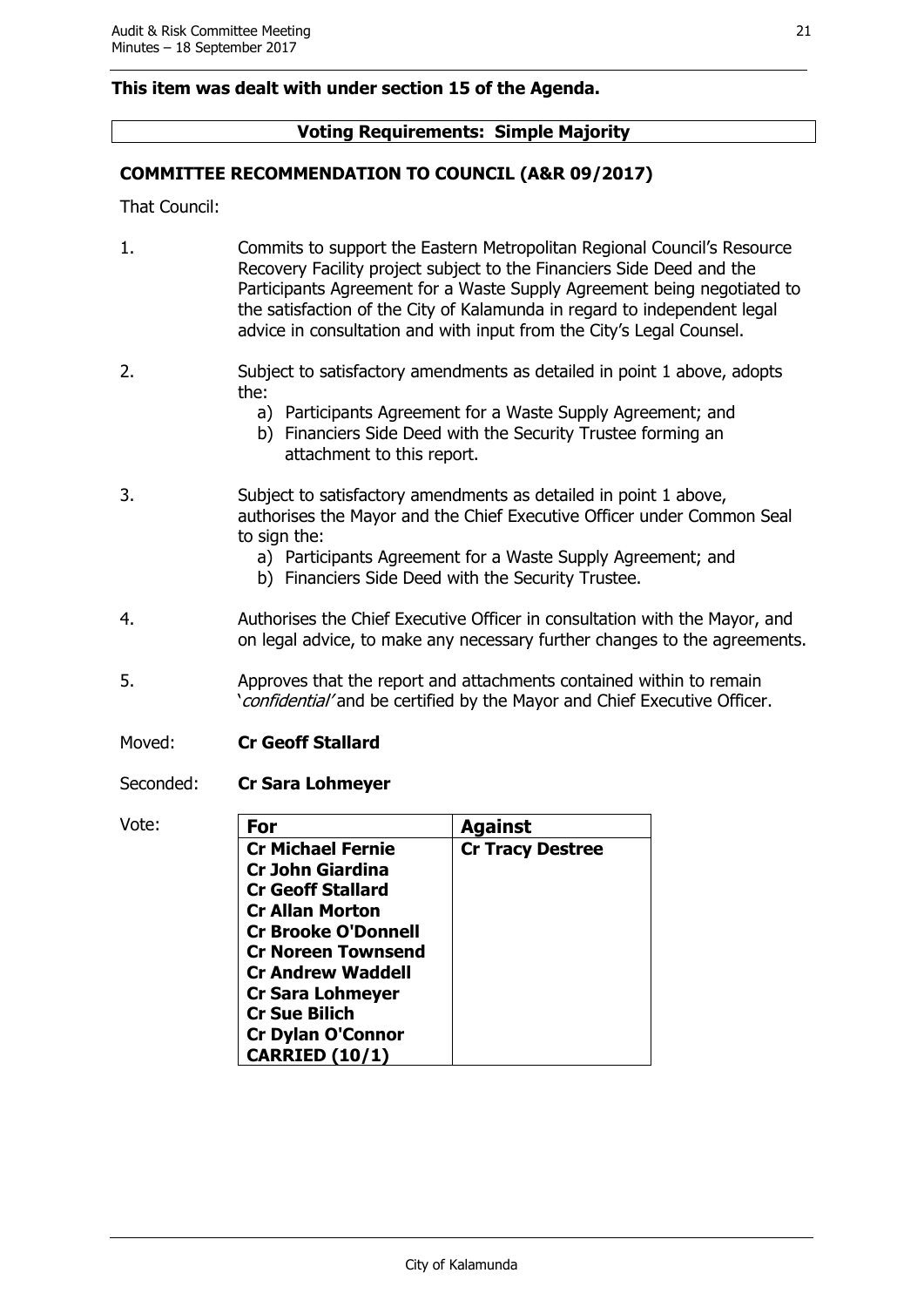## <span id="page-21-0"></span>**10.0 MOTIONS OF WHICH PREVIOUS NOTICE HAS BEEN GIVEN**

10.1 Nil.

## <span id="page-21-1"></span>**11.0 QUESTIONS BY MEMBERS WITHOUT NOTICE**

11.1 Questions taken on notice from Audit & Risk on 19 June 2017.

#### Audit Plan - (Cr Tracy Destree)

- Q1. Can I please have clarification of the number of audits that have been completed, in the March quarter there are 18 scheduled that have not been completed and for the June quarter there is another 20. Will they be completed in time, have they started or are we actually 38 behind schedule given it's not quite the end of the quarter yet?
- A1. This information was forwarded to Councillors via memorandum on Monday, 26 June 2017.
- 11.2 Audit & Risk Committee –(Cr Allan Morton)
	- Q. In the previous meeting Council passed a recommendation changing the Council Meeting Structure, do we still need to advertise the dates for Audit & Risk Committee as it was not included?
	- A. The Chief Executive Officer responded the City has never listed the dates for the Audit & Risk Committee, they get advertised on as needed basis, and are generally held every three or four months. The Presiding Member sought clarification that the Audit & Risk Committee must be held every quarter, this was confirmed by the Chief Executive Officer.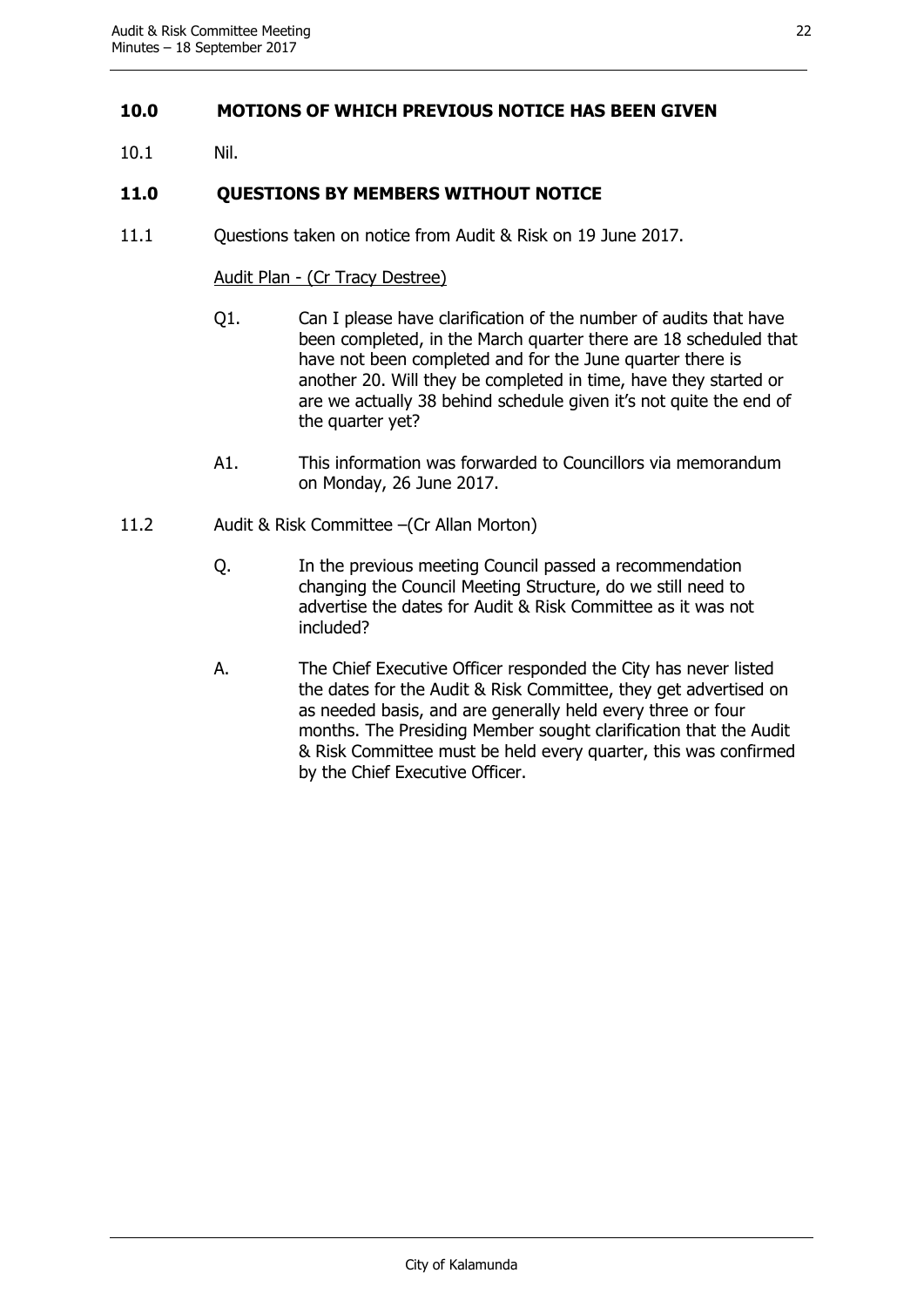## 11.3 Clarity on Council Resolutions - (Cr Andrew Waddell)

Q. Can I have clarification please on when Council it is then, that a motion that Council pass is to be taken literally and when we actually have to underline, bold it and repeat what we have asked for in order to actually get what we requested?

The Presiding Member, rephrased the sense of the question:

- Q. When there is doubt about the literal meaning of a recommendation, a resolution of Council, what will the Officers do?
- A. General Counsel responded, when there is doubt, in this case I don't believe there was in my opinion, the resolution was to audit all of those Tenders between 2014-2017 that was put to the auditors. The methodology was set by the auditors, it is imperative we do not influence an auditor's decision. In terms if something is ambiguous, if it is a Notice of Motion for example then Officers are required to come back to Councillors to seek clarification on that and to deal with the motion so that it does stand up to the test. It is very standard which is the whole point why Lawyers exist that things can be interpreted in different ways, I do my best if I can on the notices of motion to try and assist Councillors when they do put them forward, occasionally that won't happen. In this case, the motion was clear and the methodology was sound in my view.

## <span id="page-22-0"></span>**12.0 QUESTIONS BY MEMBERS OF WHICH DUE NOTICE HAS BEEN GIVEN**

12.1 Nil.

## <span id="page-22-1"></span>**13.0 URGENT BUSINESS APPROVED BY THE PRESIDING MEMBER OR BY DECISION**

- 13.1 Nil.
- <span id="page-22-2"></span>**14.0 TABLED DOCUMENTS**
- 14.1 Nil.
- <span id="page-22-3"></span>**15.0 MEETING CLOSED TO THE PUBLIC**
- 15.1 Nil.